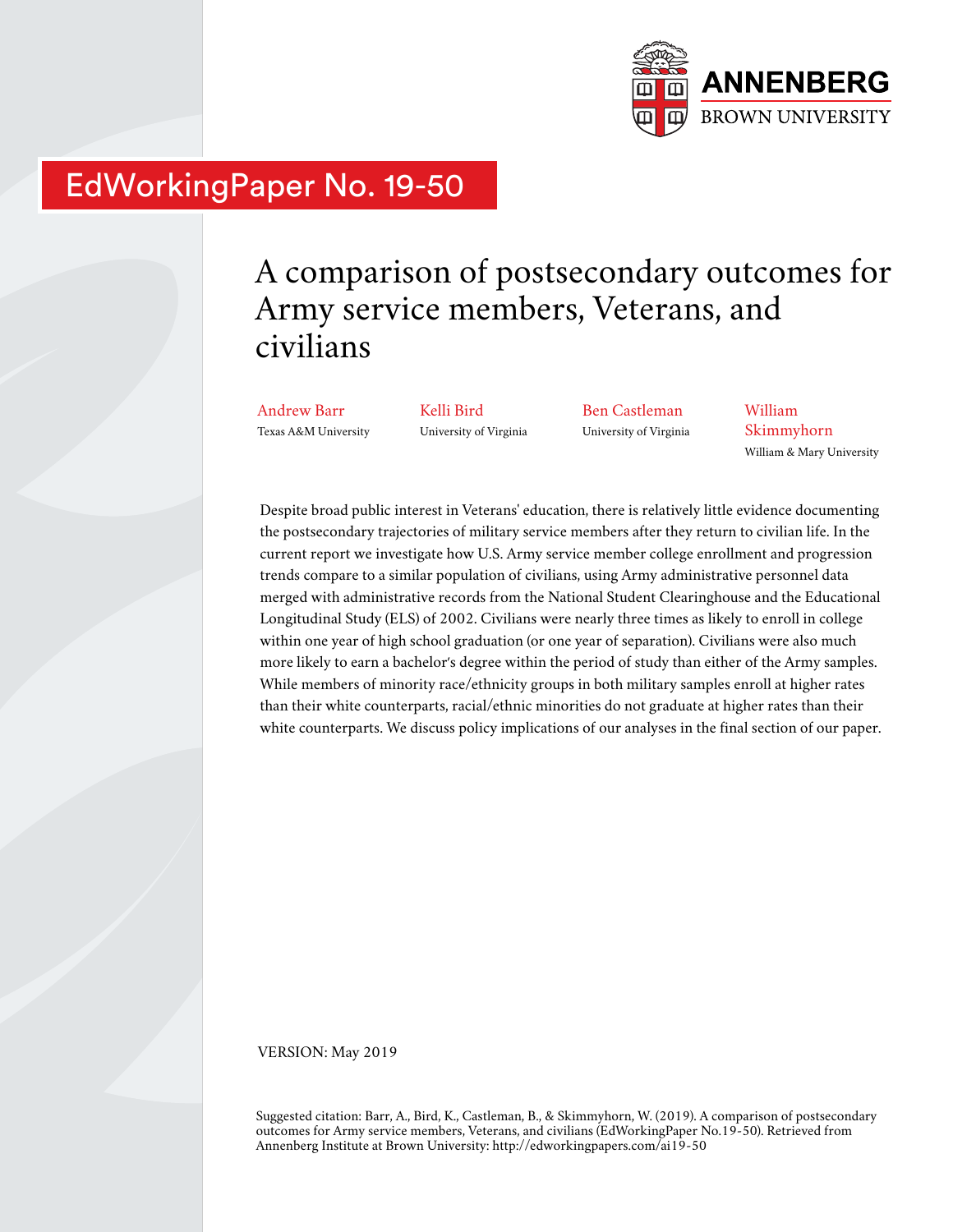A comparison of postsecondary outcomes for Army service members, Veterans, and civilians

Andrew Barr, Texas A&M University Kelli Bird, University of Virginia Ben Castleman, University of Virginia William Skimmyhorn, William & Mary University

May 2019

#### **Abstract**

Despite broad public interest in Veterans' education, there is relatively little evidence documenting the postsecondary trajectories of military service members after they return to civilian life**.** In the current report we investigate how U.S. Army service member college enrollment and progression trends compare to a similar population of civilians, using Army administrative personnel data merged with administrative records from the National Student Clearinghouse and the Educational Longitudinal Study (ELS) of 2002. Civilians were nearly three times as likely to enroll in college within one year of high school graduation (or one year of separation). Civilians were also much more likely to earn a bachelor's degree within the period of study than either of the Army samples. While members of minority race/ethnicity groups in both military samples enroll at higher rates than their white counterparts, racial/ethnic minorities do not graduate at higher rates than their white counterparts. We discuss policy implications of our analyses in the final section of our paper.

The ideas and opinions expressed herein are those of the authors and do not reflect the position of the U.S. Military Academy, the U.S. Army, or the U.S. Department of Defense. We want to thank Luke Gallagher from the U.S. Army Office of Economic and Manpower Analysis and Joshua Leake at the National Student Clearinghouse for their assistance with the data and expertise on these topics. Katharine Meyer provided outstanding research assistance. All errors are our own.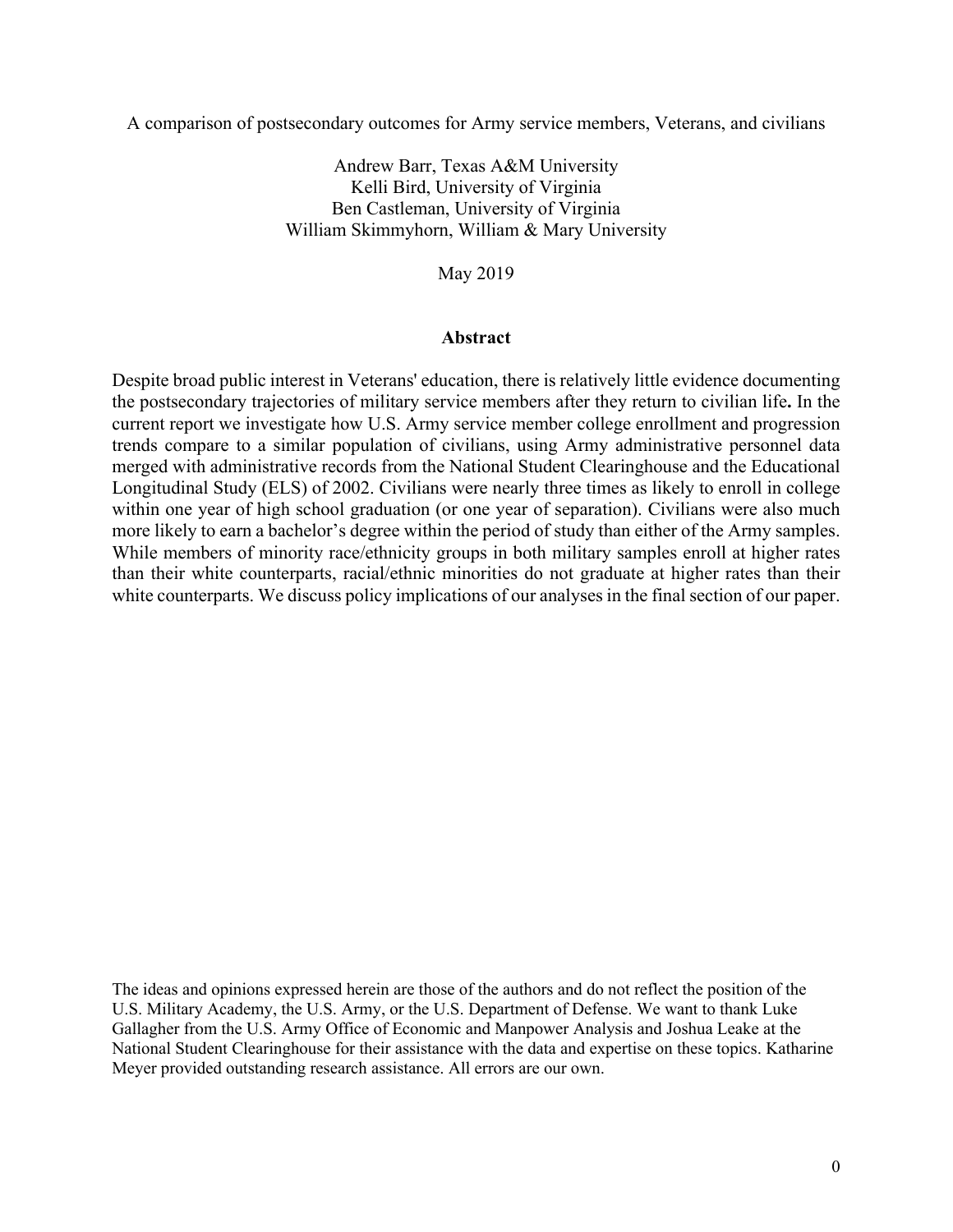#### **Introduction**

Despite broad public interest in Veterans' education, there is relatively little evidence documenting the postsecondary trajectories of military service members after they return to civilian life, or whether service members matriculate at well-matched colleges and universities. Nearly half of U.S. Army soldiers who return to civilian life do not use their GI educational benefits within two years of separating from the Army.<sup>1</sup> When asked why they do not use their benefits, soldiers report that they were either unaware of their educational benefits, did not know how to apply, or were confused by the benefits application process. Existing research suggests that the majority of GI funding is disbursed to for-profit colleges and universities,<sup>2</sup> where soldiers may be less positioned for success or to earn a credential that has strong labor market value.

Considerable room exists, therefore, to improve postsecondary planning supports for soldiers to ensure that they are aware of quality and affordable colleges to which they have a good chance of being admitted. This information and support is particularly important for young soldiers who have not had as much time during their service to develop extensive trade- or career-specific skills, and whose college choices may be less constrained by family commitments.

In the current report we present results from related analyses investigating how U.S. Army service member or Veteran college enrollment and progression trends compare to a similar population of civilians. These analyses build on prior work investigating trends in Veterans' college outcomes, not only by providing important comparisons about Veterans once enrolled, but also by expanding our understanding of whether and where they attend post-secondary education.

The Million Records Project (MRP) was completed by the Student Veterans of America in conjunction with the U.S. Department of Veteran Affairs (VA) and the National Student Clearinghouse (NSC), and describes the postsecondary outcomes of nearly one million student Veterans who used their Montgomery or Post-9/11 GI Bill (PGIB) benefits between 2002 and 2010. The report finds that 51.7% of student Veterans in the sample earned a postsecondary degree. The majority of student Veterans who graduate at the two and four year levels do so within

 $<sup>1</sup>$  Authors' analyses from the National Survey of Veterans (2010).</sup>

<sup>&</sup>lt;sup>2</sup> Source: "Benefitting Whom? For-Profit Education Companies and the Growth of Military Educational Benefits." United STates Senate Health, Education, Labor, and Pensions Committee; December 8th, 2010.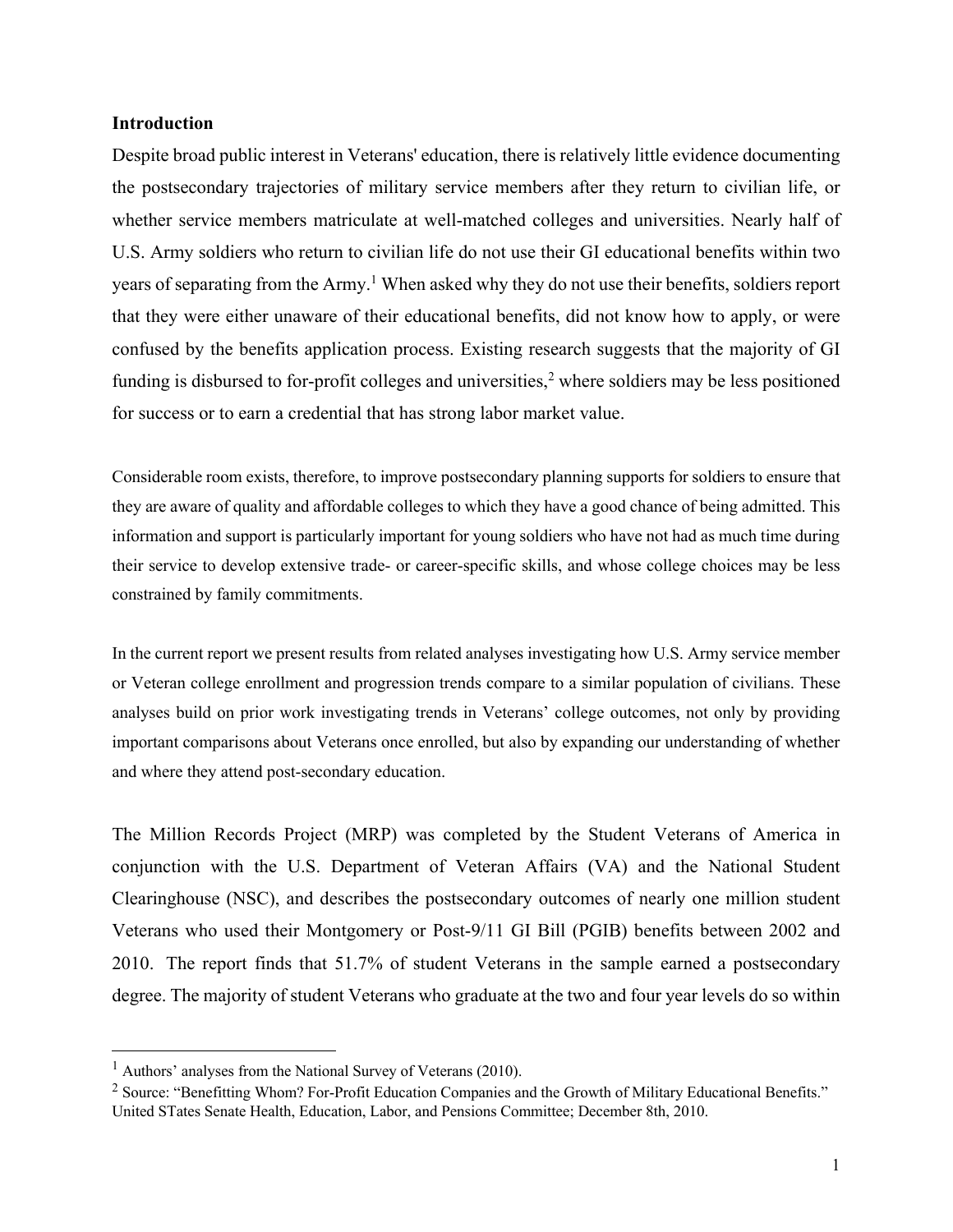four or five years, respectively. However, because not all service members or Veterans use their GI Bill benefits to fund their postsecondary education, the MRP analysis does not provide a complete picture of Veterans' postsecondary participation or attainment.

Some recent academic work attempts to explore the causal effect of the recent PGIB benefit expansion on Veteran outcomes (Barr 2015; Barr 2019). These studies provide some evidence as to the distribution of Veteran enrollment and level of success over this period, but that is not the focus. Small sample sizes and the lack of a civilian comparison group limit the descriptive exploration of heterogeneity in enrollment and degree attainment both across Veteran subgroups and between Veterans and civilians.

The National Veteran Education Success Tracker (NVEST) Project uses VA and NSC data to describe Veteran educational patterns after PGIB implementation. The report focuses primarily on Veteran student outcomes after enrollment (e.g., attrition, degree attainment, major choice) and does not cover the enrollment and graduation patterns of the full Veteran population. The report concludes that "today's student Veterans, using the Post-9/11 GI Bill, perform better than their peers and that federal investment in higher education through this program is producing demonstrable results." The report calls for a better cohort comparison between Veteran and non-Veteran students. We address this shortcoming in prior work by comparing postsecondary participation and attainment of a sample of U.S. Army soldiers to a similar sample of civilians. Such comparisons can provide better benchmarks for assessing military service members and Veterans' achievements, the effectiveness of different policies and programs, and better inform resource allocation decisions. That said, we caution the reader in drawing strong conclusions given differences between the Army and civilian samples driven by selection into the military.

#### **Data and samples**

We first construct a nationally representative sample of civilians that we will use to compare to our samples of Army personnel or Veterans. This civilian sample is comprised of students who participated in the Educational Longitudinal Study of 2002 (ELS:2002) and who were enrolled in 10th grade during the 2001-02 academic year (and therefore were on track to graduate from high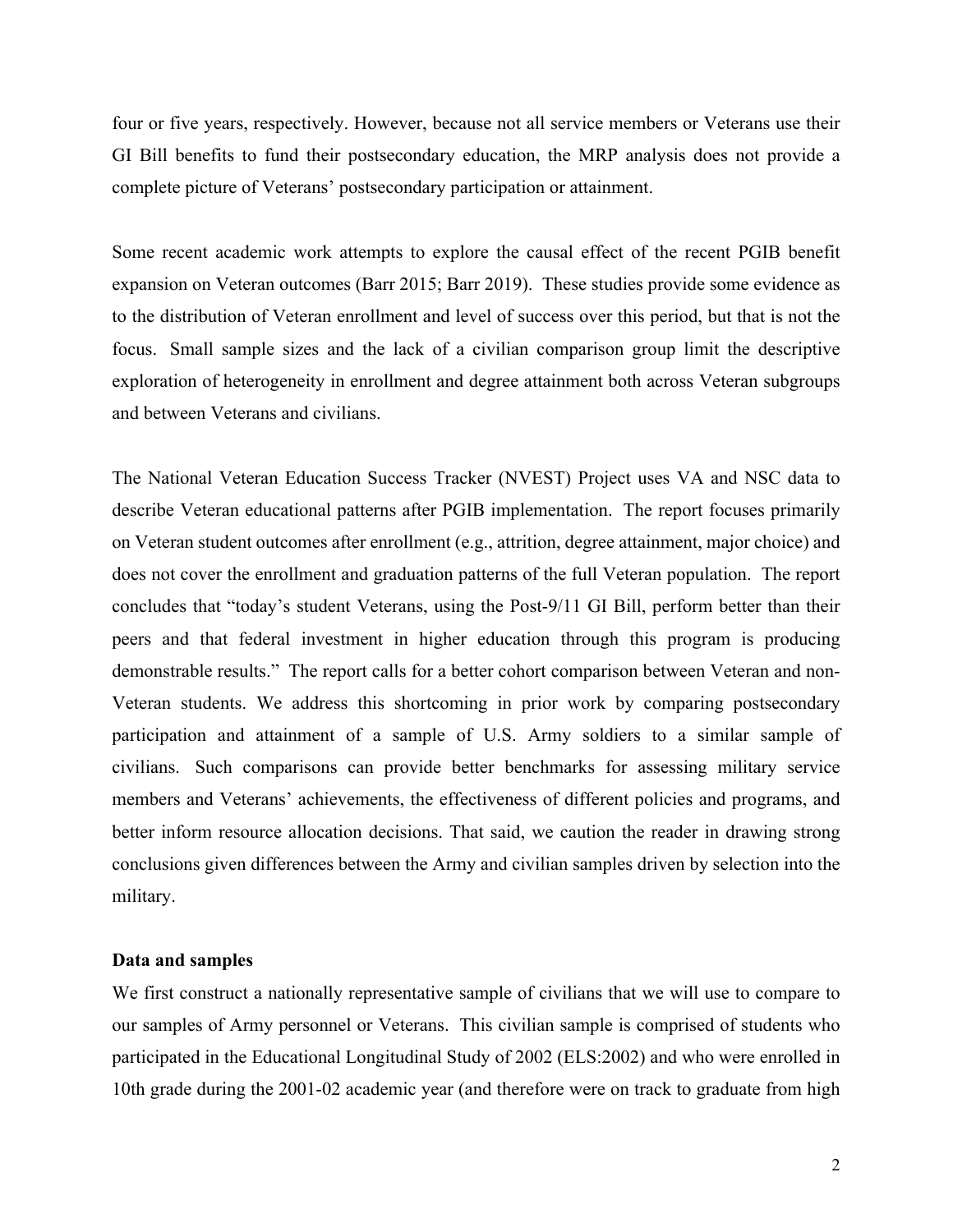school in Spring 2004). We limit our sample to ELS respondents who graduated from high school and who were above the 30th percentile in the academic distribution (to approximate human capital levels corresponding to the military restrictions on individuals with Armed Forces Qualification Test scores less than 30). We further remove from our sample to ELS respondents who served in any branch of the military, so that this sample only contains civilians. We use survey weights provided in the ELS data for all analyses described below. For the ELS:2002 sample we can observe longitudinally where students attended college (if anywhere) and whether and when they earned a degree or credential through June 2012.

There is no ideal comparison group for Army service members or Veterans. On one hand, Army personnel could be compared to their high school classmates, with the drawback being that Army personnel often delay their education and therefore enter post-secondary institutions in different educational and economic environments. On the other hand, transitioning service members could be compared to other individuals starting post-secondary education in a given year, with the drawback being that service members will be older on average. Since each method has strengths and drawbacks, we incorporate both in our subsequent analyses. We compare the postsecondary outcomes of the ELS civilian sample to two samples of Army soldiers:

- *1. "HS Class of 2004" sample.* Service members with a high school degree who were born between 7/1/1985 and 6/30/1986, who therefore would have graduated high school at the same time as the civilian sample. We also restrict this sample to soldiers who enlisted between 5/1/2004 and 12/31/2008, and do not include any service members or Veterans who earned a BA degree prior to enlistment. Roughly, this sample enables us to make a comparison of the educational outcomes of high school classmates, some of whom entered the military and some of who did not.
- 2. *"Separation in 2004" sample.* Service members who separated during the 2004 calendar year, and did not earn a BA degree prior to separation. These service members would have separated from the military at the same time as the civilian sample graduated from high school so would have been exposed to the same secular trends affecting postsecondary participation and completion. Roughly, this sample enables us to make a comparison of the educational outcomes of Army personnel or Veterans and civilian individuals likely starting post-secondary education in the same cohort.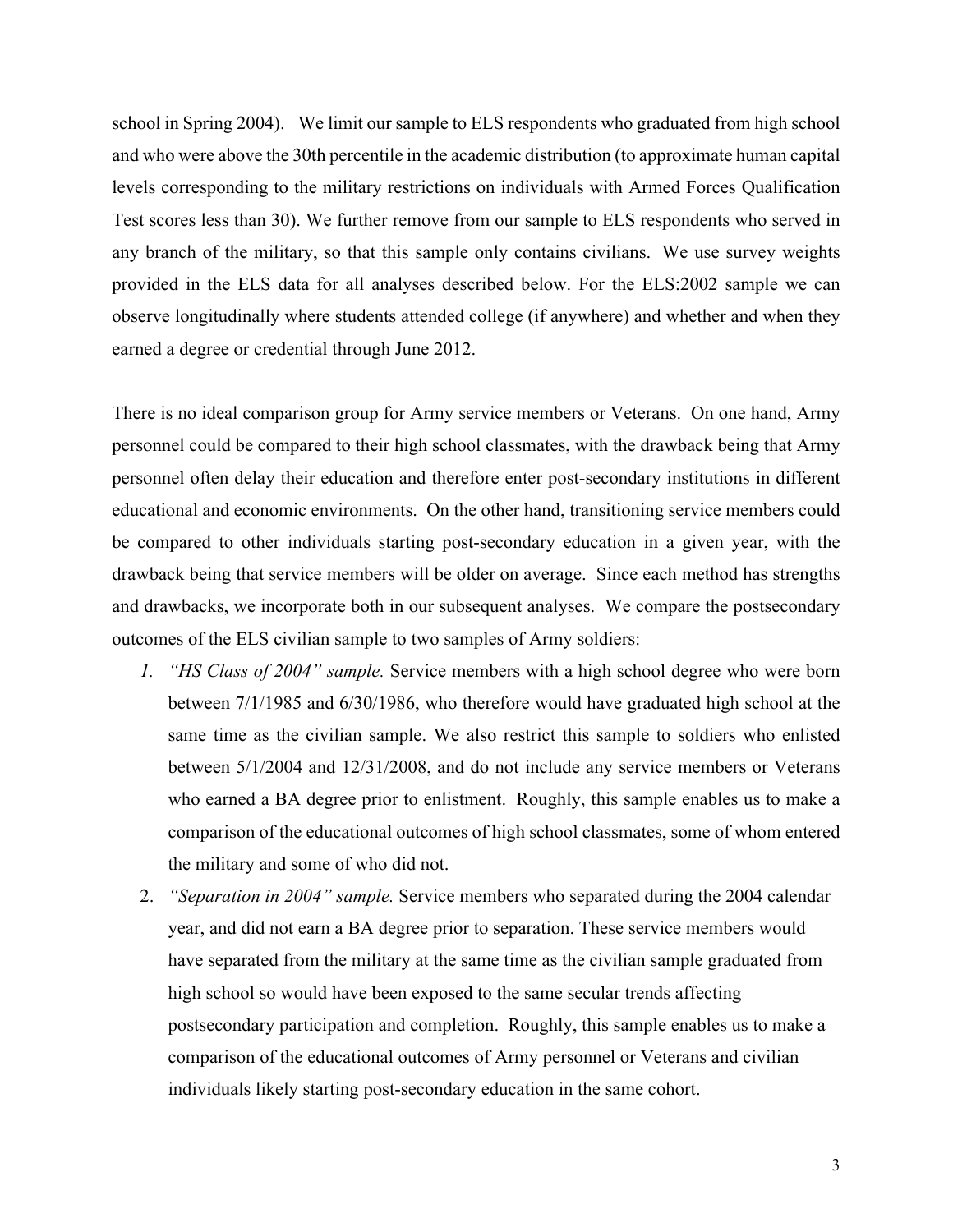For the Army samples we conduct our analyses using a combination of Army administrative data, publicly-available data, and individual-level data on college participation and completion from the National Student Clearinghouse.

We use these civilian and Army data sources to compute the following individual-level characteristics and outcomes:

Individual characteristics at baseline:

- Median income of home zip code (decile) from 2010 census, as a consistent proxy of estimated socioeconomic status across the Army and civilian samples:
	- o Civilian: Zip code at time of 10th grade survey
	- o Army samples: Zip code at time of enlistment
- Aptitude score (decile, starting with 4th)
	- o Civilian: Programme for International Student Assessment (PISA) percentile score
	- o Army samples: Armed Forces Qualification Test (AFQT) score
- Whether the person's home county is classified as an "education desert", in that the only public broad-access institution nearby is a singly community college, or no options at all.
	- o Civilian: County at time of 10th grade survey.
	- o Army samples: County at time of enlistment.

Our primary outcomes in this analysis relate to enrollment and graduation from post-secondary education. Outcome definitions:

- Enrollment: Enrollment at different time horizons relative to 7/1/2004. That is, we construct the "Enrolled within 1 year" outcome by considering whether the individual was enrolled during the period of 7/1/2004 through 6/30/2005.
- Graduation:
	- o Civilian/HS Class of 2004 samples: Whether individual earned a degree by 6/30/2012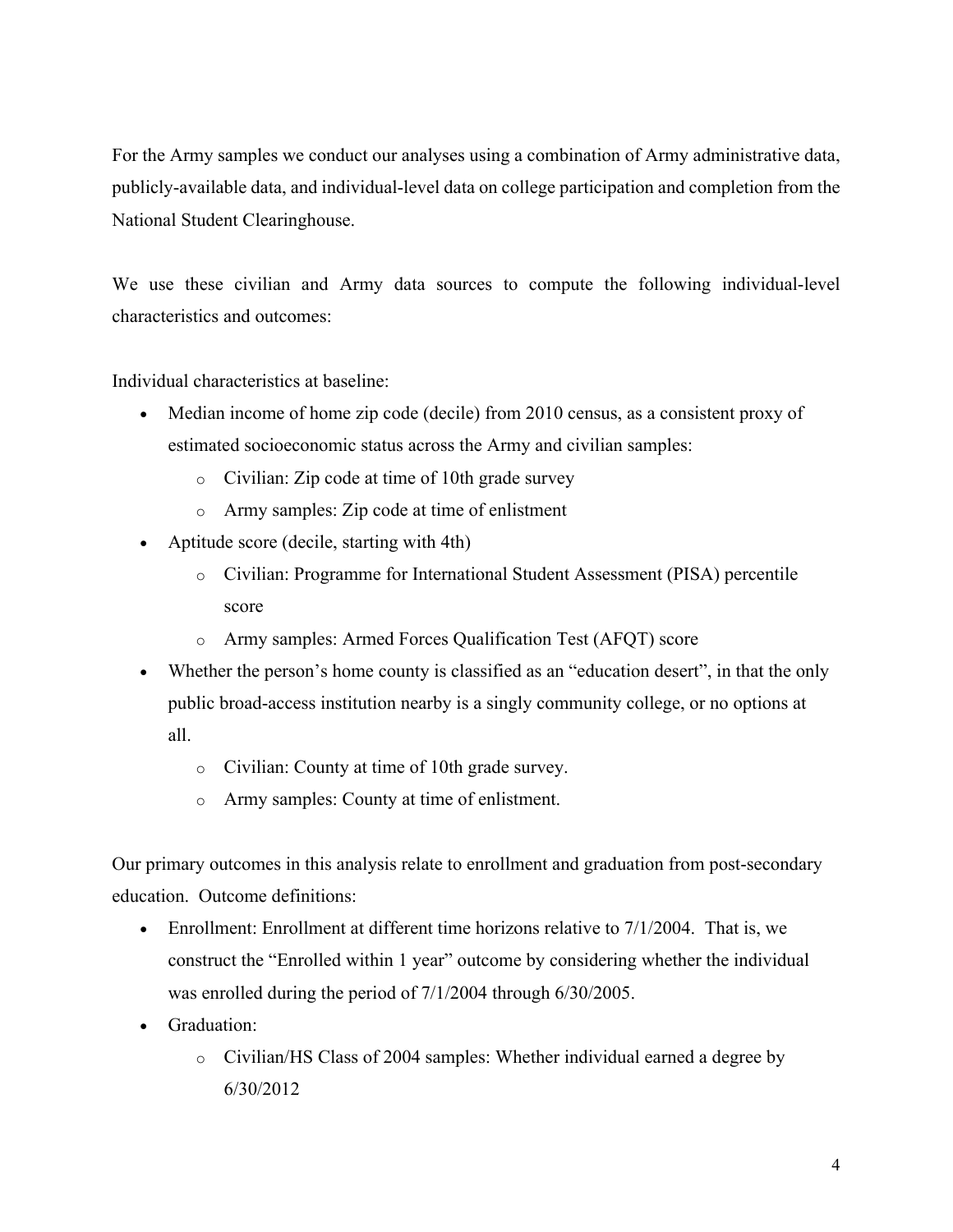o Separation sample: Whether individual earned a degree within 8 years of separation.

#### **Summary Statistics**

In Table 1 we provide descriptive comparisons between the civilian and Army samples. Across Army samples the share of individuals that are Black is 2-3 times as high as for the civilian sample. Service members tend to have lower average scores on the cognitive aptitude exams, particularly for the separation sample. Service members are roughly twice as likely to be from a ZIP code with a median income in the bottom 30 percent, whereas civilians are roughly twice as likely to be from ZIP codes in the top decile of median income. Servicemembers are slightly less likely to be from an education desert, although this pattern may reflect the fact that this assessment is based on county at time of enlistment (as opposed to county in 10th grade).

#### **Results**

#### *Overall enrollment comparisons (Table 2)*

Civilians were nearly three times as likely to enroll in college within one year of high school graduation (or one year of separation). Approximately 71 percent of civilians enrolled within this time frame, compared with approximately one quarter of the Army samples. Within eight years of graduation (or separation) the gap between civilians and service members or Veterans closed somewhat: 79 percent of civilians had enrolled in college compared with 68 percent of the Army HS Class of 2004 and 56 percent of the Army Separation Cohort in 2004. All of these differences are statistically significant  $(p<0.01)$ .

#### *Institutional characteristics (Table 3)*

Civilians were much more likely to attend--for their first college or university--four-year institutions and more selective institutions than either of the Army samples. 59 percent of civilians enrolled in a public college or university compared with 55 percent of the Army HS Class and 41 percent of the Army Separation Cohort. Civilians also enrolled in private schools at much higher rates (16 percent) than the Army HS Class (5 percent) and Army Separation Cohort samples (4 percent). These differences are all statistically significant  $(p<0.01)$ .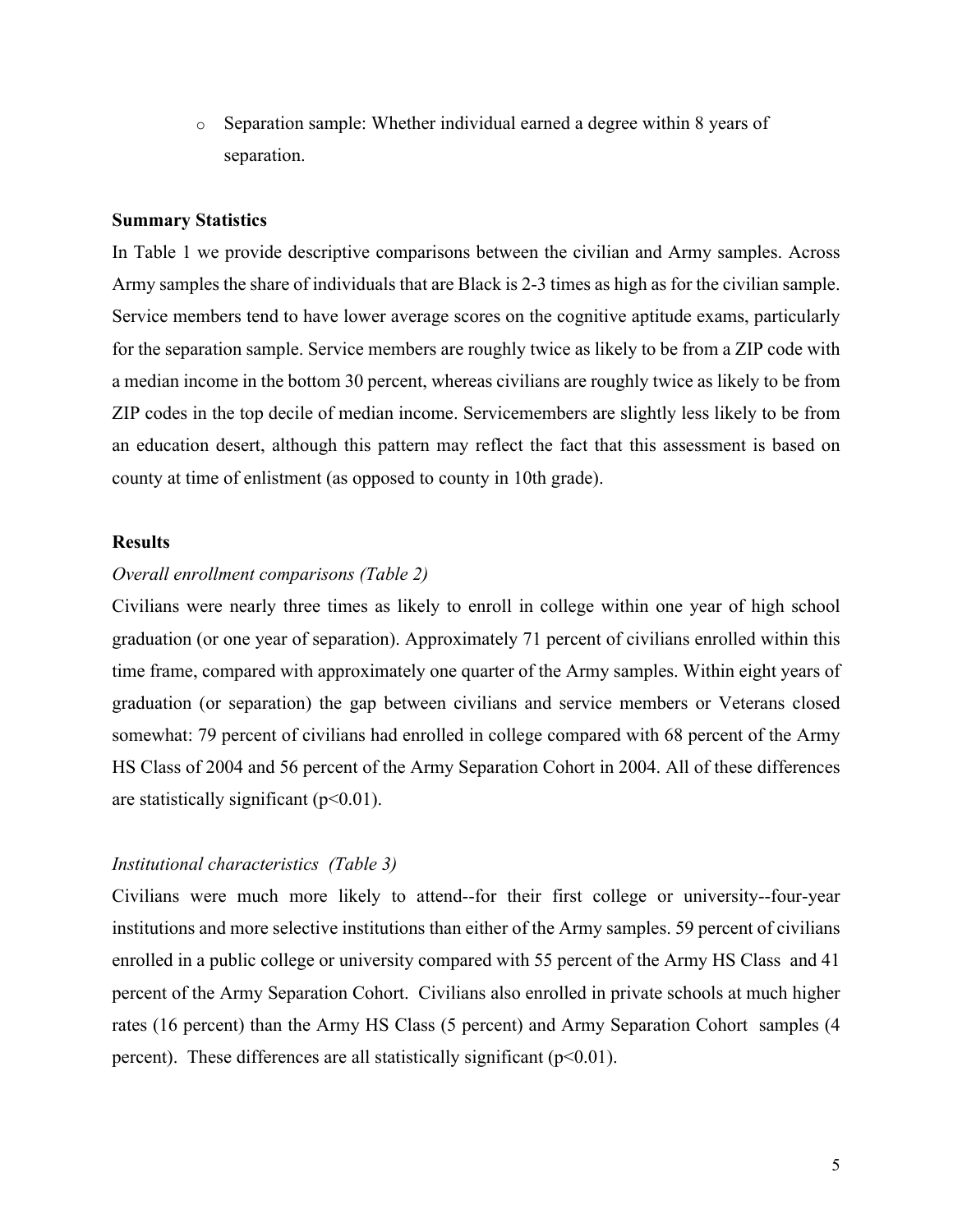These quality patterns carry over to the institutional level. Here, 53 percent of civilians enrolled in a four-year college or university compared with 23 percent of the Army HS Class and 20 percent of the Army Separation Cohort. The institutional selectivity statistics tell a similar story. Civilians are much more likely to enroll in moderately and highly selective institutions than either sample of Army soldiers. Specifically, 23 percent of civilians enrolled at moderately selective institutions, a rate two to three times higher than the Army HS Class (9 percent) and the Army Separation Cohort (7 percent). The enrollment statistics at highly selective institutions is even starker, with 19% of civilians enrolling, compared to 2% for the Army HS Class and 1% for the Army Separation Cohort. These differences are also statistically significant  $(p<0.01)$ .

#### *Degree attainment (Table 4)*

Forty-one percent of civilians earned a bachelor's degree compared with 2 percent of the Army HS Class and 11 percent of the Army Separation Cohort. A similar pattern emerges when considering the outcome of earning either a bachelor's or associate's degree; with civilians being roughly three times as likely to have earned a degree compared to the Army Separation Cohort, and nearly eight times as likely to have earned a degree compared to the Army HS Class. While coverage rates in the NSC suggest that the Army service member or Veteran attainment rates may be slightly underestimated, these statistics provide another reminder of the importance of analyzing the full samples of individuals who may attend post-secondary education. Even if service members currently enrolled are succeeding, such analyses fail to reveal the large effects of non-enrollment on educational attainment. Both sets of differences are statistically significant  $(p<0.01)$ .

#### *Variation in college participation and attainment by race/ethnicity (Table 5)*

For both the civilian and Army samples, there were fairly small gaps between racial/ethnic groups in the share of individuals who enrolled within eight years of graduation (or separation). Among civilians, 80 percent of white students enrolled within eight years of high school graduation compared with 78 percent of black students and 76 percent of students. Among the Army HS Class, levels of enrollment are lower but the gaps are relatively similar: 67 percent of white students enrolled within eight years of high school graduation compared with 72 percent of black students and 68 percent of students. Similar patterns hold for the Army Separation sample. For all race/ethnicity categories, Army members are less likely to enroll than their civilian peers, and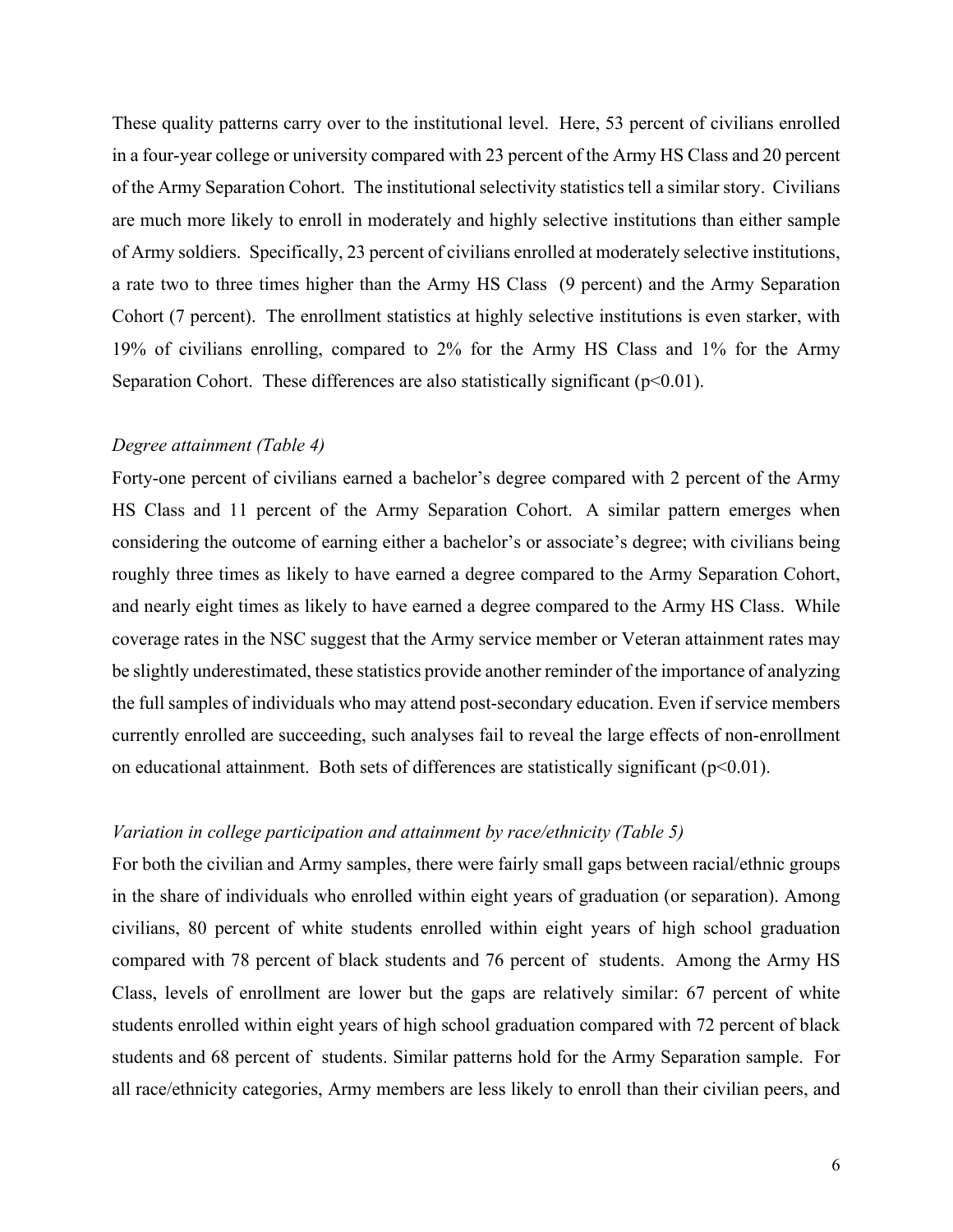these differences are statistically significant ( $p<0.01$  for White, Black and Hispanic groups,  $p<0.05$ ) for individuals in the "Other" race/ethnicity category). Comparing across race/ethnicity groups within each sample, our results suggest that minorities separating from the Army are more likely to enroll in post-secondary education than their white peers, which is the opposite from the Civilian sample.

In terms of degree attainment, similar patterns hold. For each race and ethnicity category, individuals in the Army samples are less likely to obtain a degree than individuals in the analogous civilian subgroup. Degree attainment gaps by race/ethnicity are more pronounced for the civilian sample but remain relatively narrow for the Army samples. Among civilians, 44 percent of white students earned a bachelor's degree within our period of observation compared with 32 percent of black students and 29 percent of students. While degree attainment levels are much lower for the Army samples, the gaps between racial/ethnic groups are also substantially smaller. Among the Army HS Class, 2.2 percent of white students earned a bachelor's degree within our period of observation compared with 1.9 percent of black students and 1.5 percent of Hispanic students. The levels of degree attainment are higher for the Army Separation sample (approximately 10-11 percent) but gaps are similarly small by race/ethnicity. Similar patterns hold for any degree attainment. Note that the higher levels of minority enrollment in the Army samples observed above does not translate to higher graduation rates. In other words, while minorities in the Army enroll at higher rates than their white counterparts (opposite from the Civilian sample), they do not earn a degree at higher rates (same as the Civilian sample).

#### *Variation in institutional characteristics by race/ethnicity (Table 6)*

Minority populations are overall more likely to enroll at for-profit institutions. For example, 5.2 percent of black civilians and 7.5 percent of Hispanic civilians enroll at for-profit colleges, compared to 3.9 percent of white civilians. The black-white gap in for-profit enrollment appears larger for service members or Veterans compared to civilians, although the Hispanic-white gap is smaller. White civilians are also roughly twice as likely to enroll at a highly selective college compared to Black/Hispanic civilians -- a similar ratio is also observed in both Army samples.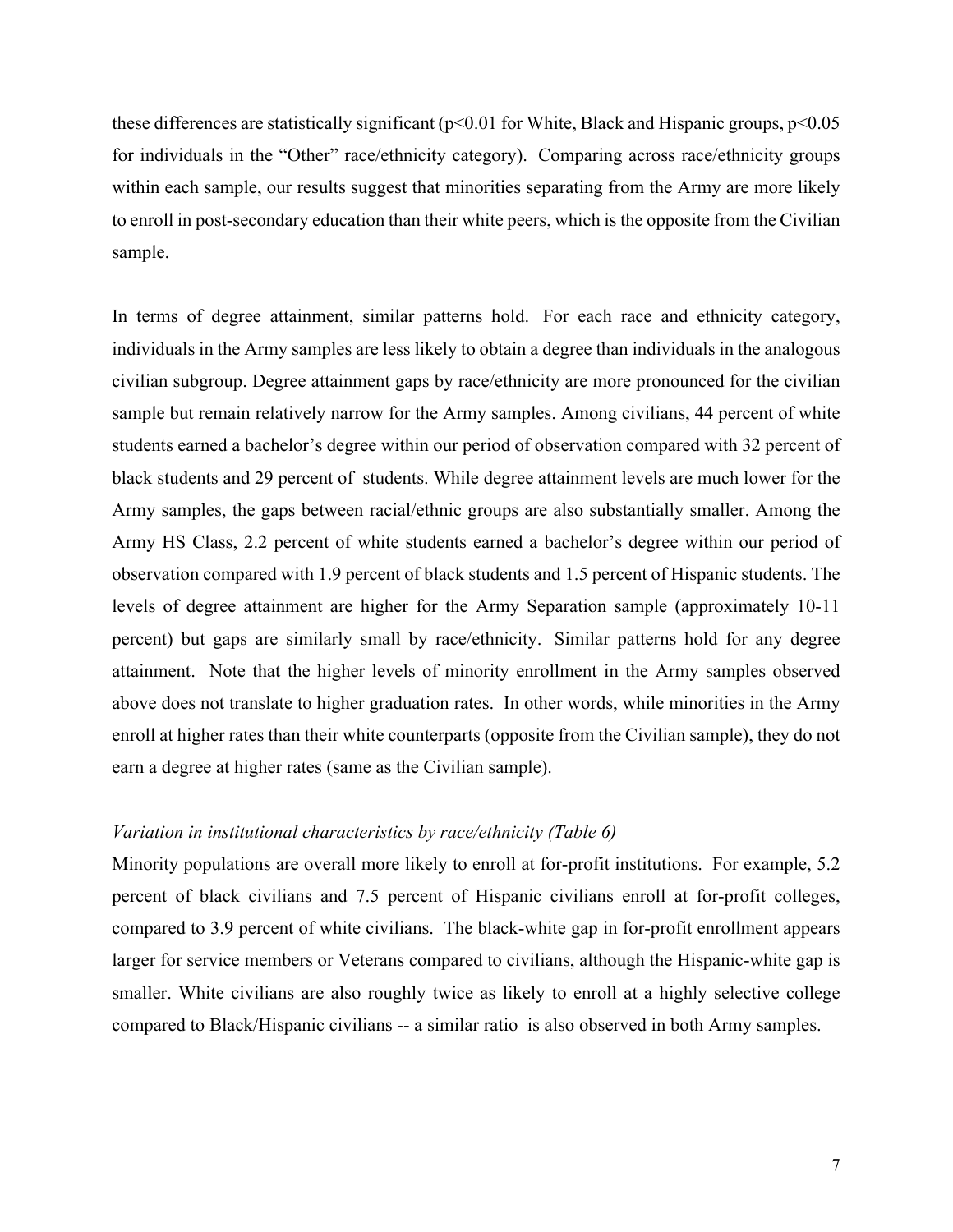Members of the Army samples differ in important ways from their Civilian counterparts. The general patterns are that Army sample members attend all types of schools at lower rates, whether we measure quality by sector, level, or selectivity. These differences are always statistically significant for Whites ( $p<0.01$ ), nearly always for H, and often for Army members in the Black/Other race/ethnicity groups.

#### *Variation in college participation and attainment by income (Table 7)*

Gaps in college participation by estimated income are relatively similar between the civilian and Army samples. As one would expect, individuals who resided in high income zip codes enroll and graduate from college at higher rates; this holds for both civilians and service members. For instance, among civilians, 76 percent of civilians residing in a zip code in the lowest income decile enrolled in college within eight years compared with 85 percent of civilians residing in a zip code in the highest income decile. For the Army HS Class the enrollment levels for the lowest and highest income zip codes are 66 percent and 75 percent, respectively. Similar patterns hold for the Army Separation Cohort, though overall enrollment levels are lower. Across all income deciles, members of both Army samples enroll in and obtain degrees at lower rates that are statistically different  $(p<0.01)$ .

Gaps by estimated income are much more pronounced for bachelor's degree attainment. Among civilians, 29 percent of civilians residing in a zip code in the lowest income decile graduated from college within eight years compared with 58 percent of civilians residing in a zip code in the highest income decile. For the Army HS Class the attainment levels are so low (2-3 percent) that gaps by income are less apparent, though still appear meaningful in relative terms (e.g., rates are twice as high at 3.4 percent for the graduation sample from decile 10 compared to 1.7 percent from decile 1). For the Army Separation sample, nine percent of service members residing in a zip code in the lowest income decile graduated from college within eight years compared with 15 percent of service members residing in a zip code in the highest income decile. Similar patterns exist when considering any degree attainment as the outcome of interest.

*Variation in institutional type, by income (Table 8)*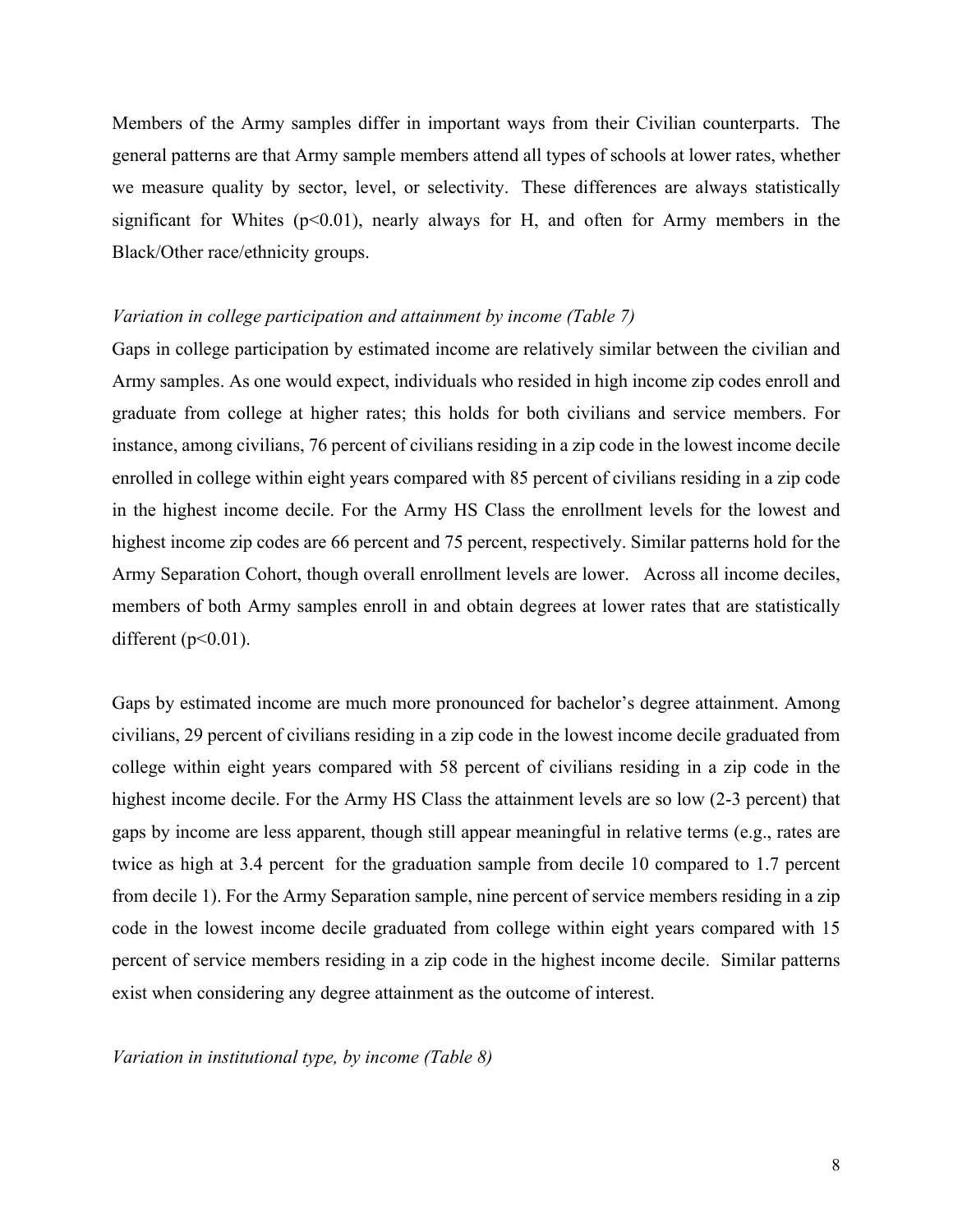There are pronounced differences in institutional type by income in the civilian sample, with civilians from the highest income zip codes being three times more likely to attend private (nonprofit) institutions; roughly 67 percent more likely to attend four-year institutions; and nearly five times more likely to attend highly selective institutions, compared to civilians from the lowest income zip codes. While these directional patterns also hold in the Army samples, the magnitude of the differences between the top and bottom deciles are significantly smaller, particularly when it comes to the private and four-year institution comparisons.

*Variation in college participation and attainment by density of higher education options (Table 9)* Prior research has found that individuals living in areas of the country with fewer proximate higher education options enroll and graduate from college at lower rates. We find similar patterns for the civilian sample we investigate in this report. Seventy-seven percent of civilians residing in education deserts enrolled in college within eight years and 36 percent earned a bachelor's degree within the period of our observation. This compares to 80 percent enrollment and 43 percent bachelor's degree attainment for civilians that do not reside in education deserts.

The enrollment and degree completion gaps by education desert are similar in the Army samples compared to the gaps that exist in the civilian sample. Sixty-eight percent of the Army HS Class who resided in education deserts enrolled in college within eight years and 2 percent earned a bachelor's degree within the period of our observation. This compares to 65 percent enrollment and 2 percent bachelor's degree attainment for service members that do not reside in education deserts. In addition, the education gaps between Civilians and members of both Army samples are very similar in desert vs. non-desert areas for our enrollment and attainment outcomes. One potential explanation is that military service enables individuals to be more mobile (e.g., willing to move, confident about moving to a new area) and so the desert vs. non-desert distinction is not meaningful for this group.

#### *Variation in institutional type by density of higher education options (Table 10)*

Similar to the patterns by race and income, civilians in non-education deserts are more likely to attend private, four-year, and highly-selective institutions compared to civilians in education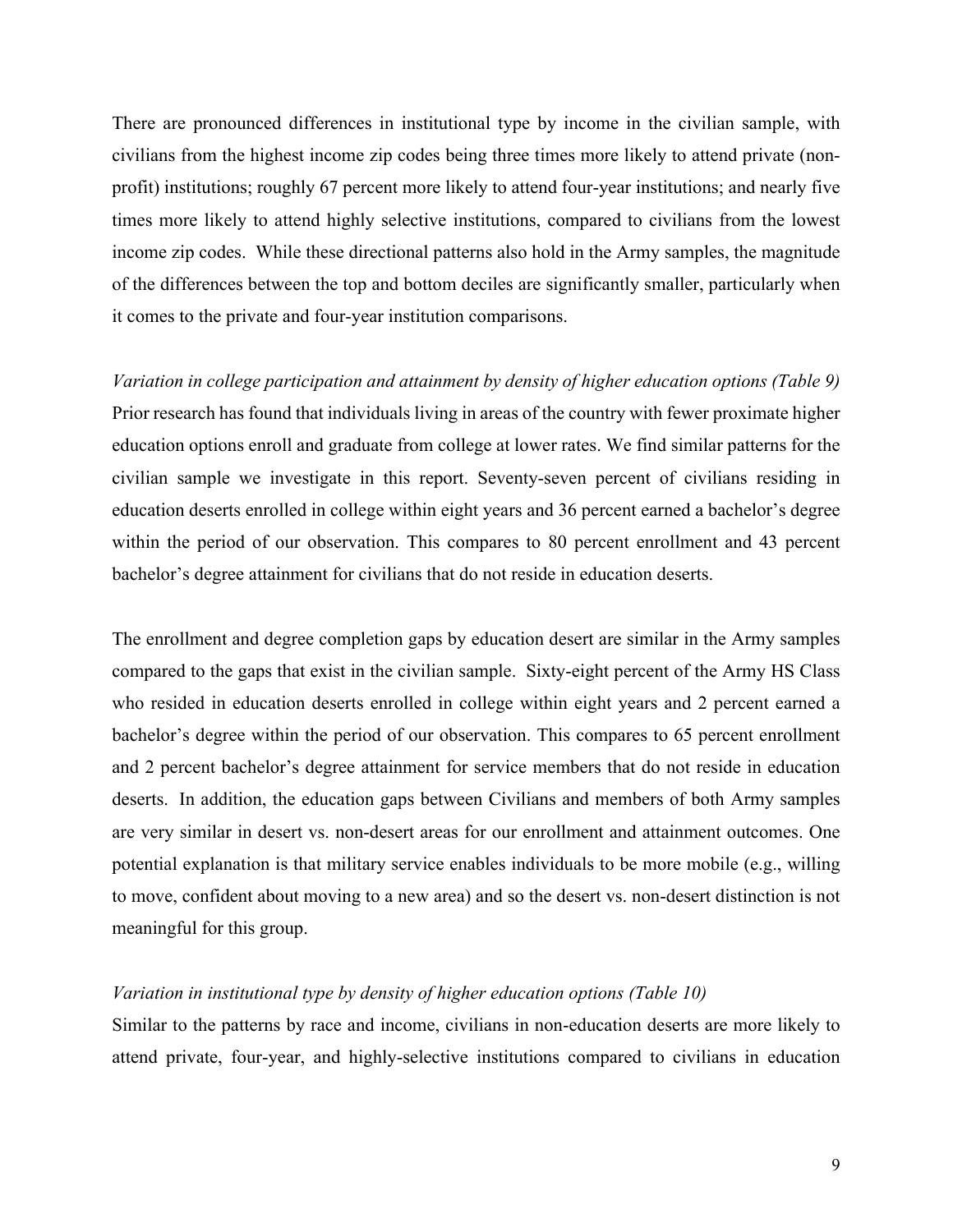deserts. These directional patterns hold for the Army samples, although the gaps are much smaller in magnitude.

#### *Variation in college participation and attainment by aptitude scores (Tables 11 and 12)*

As expected, enrollment and degree attainment rates are much higher for civilians/servicemembers with higher aptitude scores, compared to those with lower aptitude scores. The high-low aptitude gaps for enrollment are very similar between civilians/service-members (30-45 percent higher enrollment rates for highest achieving individuals, compared to lowest achieving). The high-low aptitude gaps for BA degree attainment are highest for Army HS Class (nearly ten-fold), followed by Army Separation Cohort (five-fold) and civilians (four-fold). The same pattern of results appears for any degree attainment, although gaps are smaller. High achieving individuals across samples are much more likely to attend private, four-year, highly-selective institutions (Table 12).

#### **Conclusion**

This study provides new evidence on the post-secondary educational outcomes of recent Army service members or Veterans. This evidence complements and extends existing research in two important ways. First, it deepens our understanding of service members' educational outcomes by providing comparative evidence to a civilian sample. This enables practitioners, advocates, policy-makers and researchers to better understand how Army personnel or Veterans are faring. For example, knowing that 25% (see Table 2) of service members enroll in post-secondary education within one year of leaving the military might lead some to conclude that current efforts are sufficient. However, without a comparison group it is difficult to know whether there is room for growth. This analysis documents that for a reasonable comparison group of civilians, nearly 77% enroll within one year, suggesting that additional effort could increase Army personnel or Veteran enrollment further.

Second, our research broadens our understanding of the educational attainment of service members or Veterans by including all personnel and not only those who have already enrolled in college or chosen to use their benefits. This perspective highlights that considerable gaps remain in the educational enrollment and graduation rates of service members or Veterans. The Million Records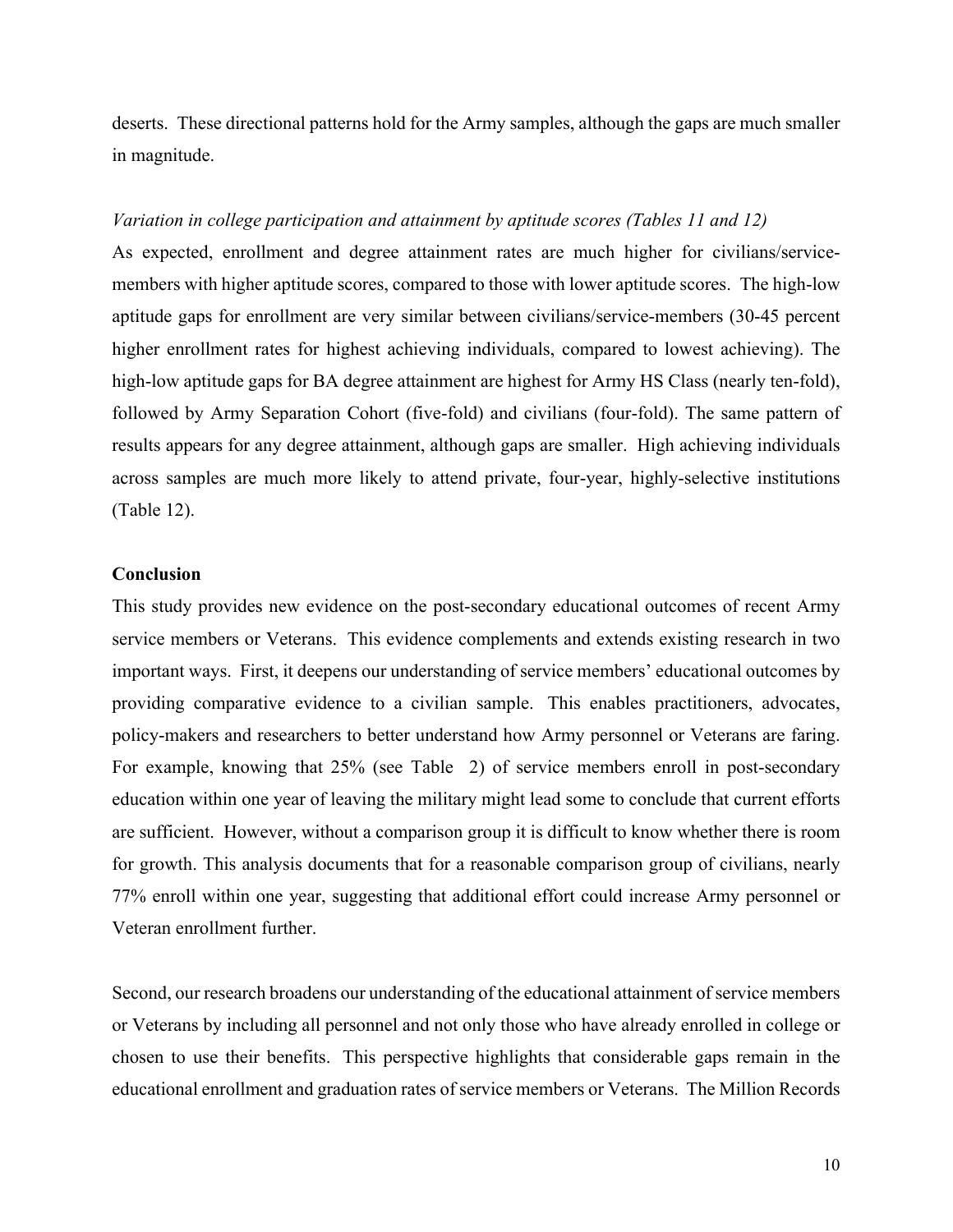Project and NVEST studies described above document encouraging achievements for Army personnel or Veterans once they are enrolled in schools, but our analysis highlights that large and persistent gaps in enrollment rates drive similar gaps in eventual degree attainment rates.

More generally, the study demonstrates the utility of merging administrative data sources (e.g., personnel data and National Student Clearinghouse Data) for policy and program analysis, the role of government analytic organizations to obtain and combine these types of administrative data with other publicly-available data (e.g., surveys, census data), the value of research partnerships between government organizations and leading academic researchers, and the role of descriptive studies in motivating follow-on pilot programs and potentially, randomized controlled trials to develop more effective policies and programs. As such, this project demonstrates one example of many ongoing efforts to pursue evidence-based policies and programs within the personnel realm of the U.S. Army.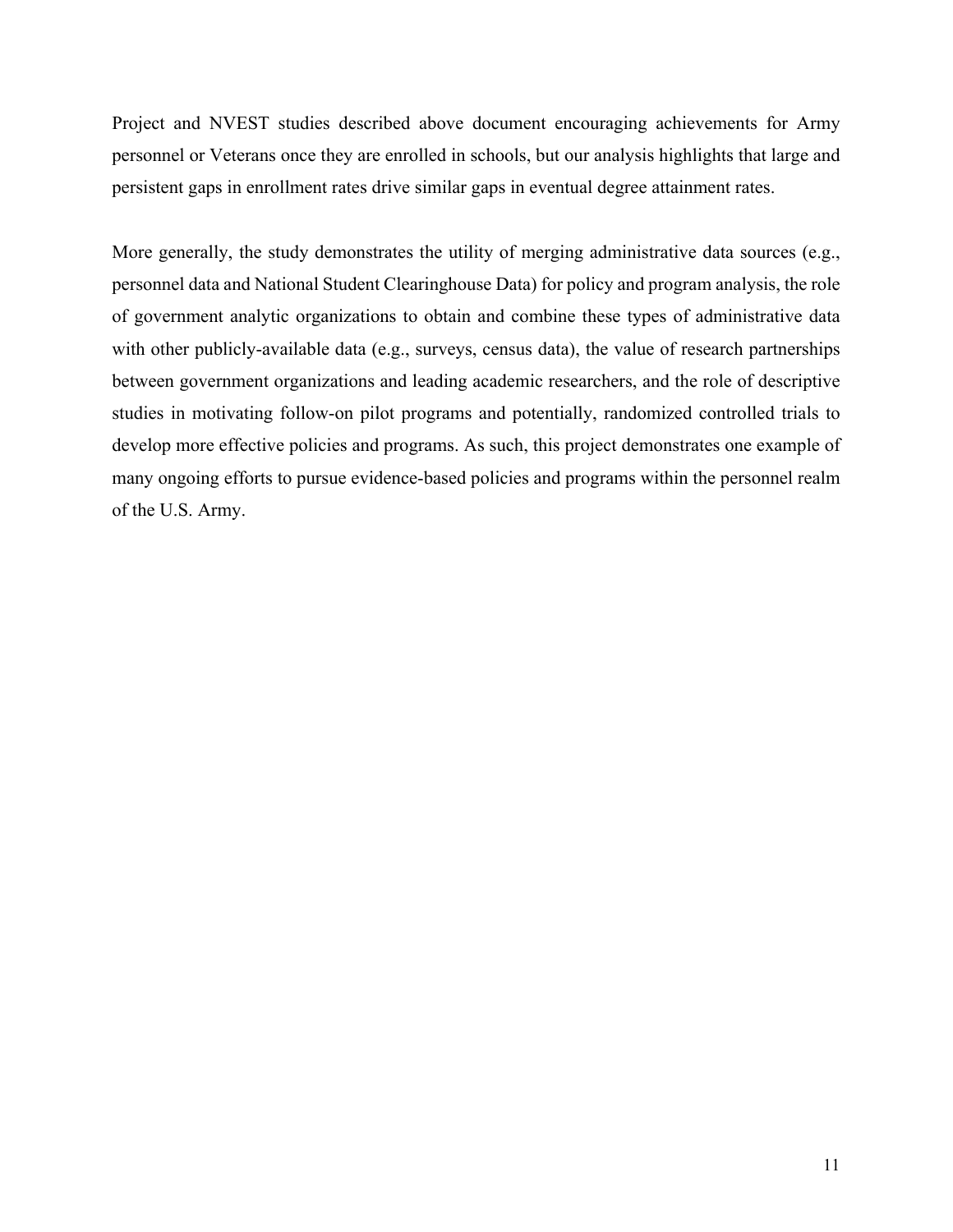|                                | Army H.S. Class of<br>2004 | Army Separation in 2004 | Civilian |
|--------------------------------|----------------------------|-------------------------|----------|
| Sample size                    | 36,266                     | 52,407                  | 10,550   |
|                                |                            |                         |          |
| Race/Ethnicity                 |                            |                         |          |
| White                          | 69.2%                      | 60.1%                   | 61.6%    |
| <b>Black</b>                   | 14.7%                      | 25.3%                   | 8.0%     |
| Hispanic                       | 11.3%                      | 9.8%                    | 9.6%     |
| Other                          | 4.8%                       | 4.8%                    | 20.9%    |
| PISA or AFQT decile            |                            |                         |          |
| 4                              | 16.4%                      | 20.3%                   | 12.8%    |
| 5                              | 14.2%                      | 17.8%                   | 14.6%    |
| 6                              | 19.9%                      | 21.5%                   | 12.3%    |
| 7                              | 15.6%                      | 14.4%                   | 13.7%    |
| 8                              | 15.0%                      | 12.0%                   | 14.1%    |
| 9                              | 11.5%                      | 9.2%                    | 14.3%    |
| 10                             | 7.4%                       | 4.8%                    | 15.9%    |
| Zip code Income Decile         |                            |                         |          |
| $\mathbf{1}$                   | 7.1%                       | 10.7%                   | 5.1%     |
| $\overline{c}$                 | 10.3%                      | 12.0%                   | 5.2%     |
| 3                              | 11.9%                      | 12.6%                   | 7.3%     |
| $\overline{\mathcal{L}}$       | 12.3%                      | 12.2%                   | 10.0%    |
| 5                              | 11.5%                      | 11.5%                   | 9.4%     |
| 6                              | 11.4%                      | 10.6%                   | 9.1%     |
| 7                              | 11.3%                      | $10.0\%$                | 10.8%    |
| 8                              | 9.7%                       | 8.5%                    | 10.2%    |
| 9                              | 8.8%                       | 7.3%                    | 12.0%    |
| 10                             | 5.7%                       | 4.6%                    | 11.8%    |
| <i><b>Education Desert</b></i> |                            |                         |          |
| No                             | 91.9%                      | 91.9%                   | 83.5%    |
| Yes                            | 8.1%                       | 8.1%                    | 16.5%    |
| Merges with                    |                            |                         |          |
| Zip code                       | 96.1%                      | 85.1%                   | 90.8%    |
| County                         | 96.1%                      | 68.2%                   | 97.7%    |

**Table 1: Summary Statistics**

Note. Department of Defense (DOD), Educational Longitudinal Study (ELS), and National Student Clearinghouse (NSC) data. See text for sample definitions.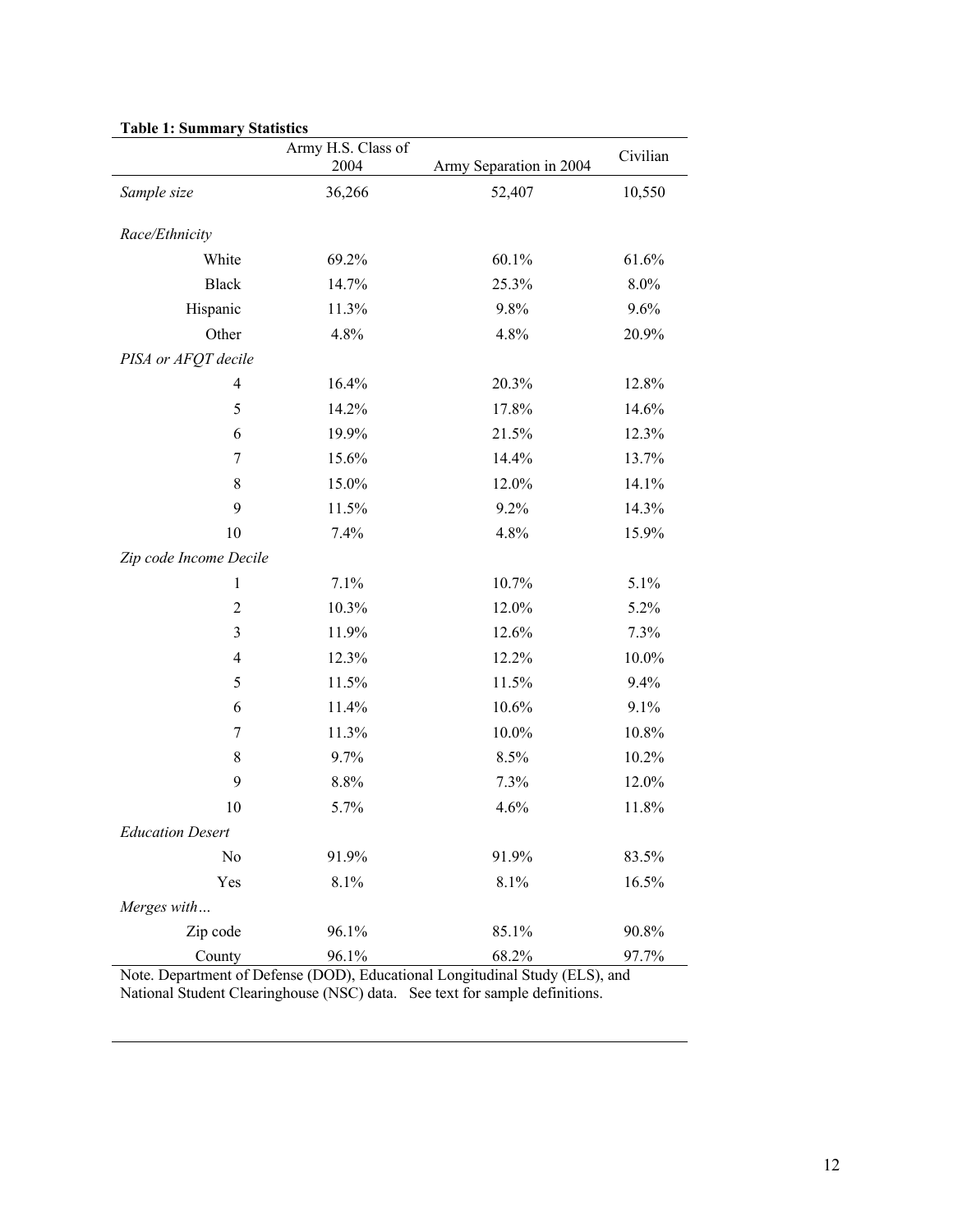#### **Table 2. Post-Secondary Enrollment Timing**

| Sample                  | Year        | 3 Years     | 5 Years     | 8 Years     | N      |
|-------------------------|-------------|-------------|-------------|-------------|--------|
| Army H.S. Class of 2004 | $25.4\%***$ | $38.9\%***$ | $511\%***$  | $67.8\%***$ | 36,266 |
| Army Separation in 2004 | $24.9\%***$ | $37.7\%***$ | $45.8\%***$ | $55.6\%***$ | 52,407 |
| Civilian                | 70.6%       | 75.5%       | 76.9%       | 79.2%       | 10,550 |

Note. Department of Defense (DOD), Educational Longitudinal Study (ELS), and National Student Clearinghouse (NSC) data. See text for sample definitions. We compare the mean rates between each Army sample and the Civilian sample in each column using t-tests that assume unequal variances. \*\*\*, \*\*, and \* reflect statistically significant differences in the means at  $p=0.01$ ,  $p=0.05$ , and  $p=0.01$  respectively.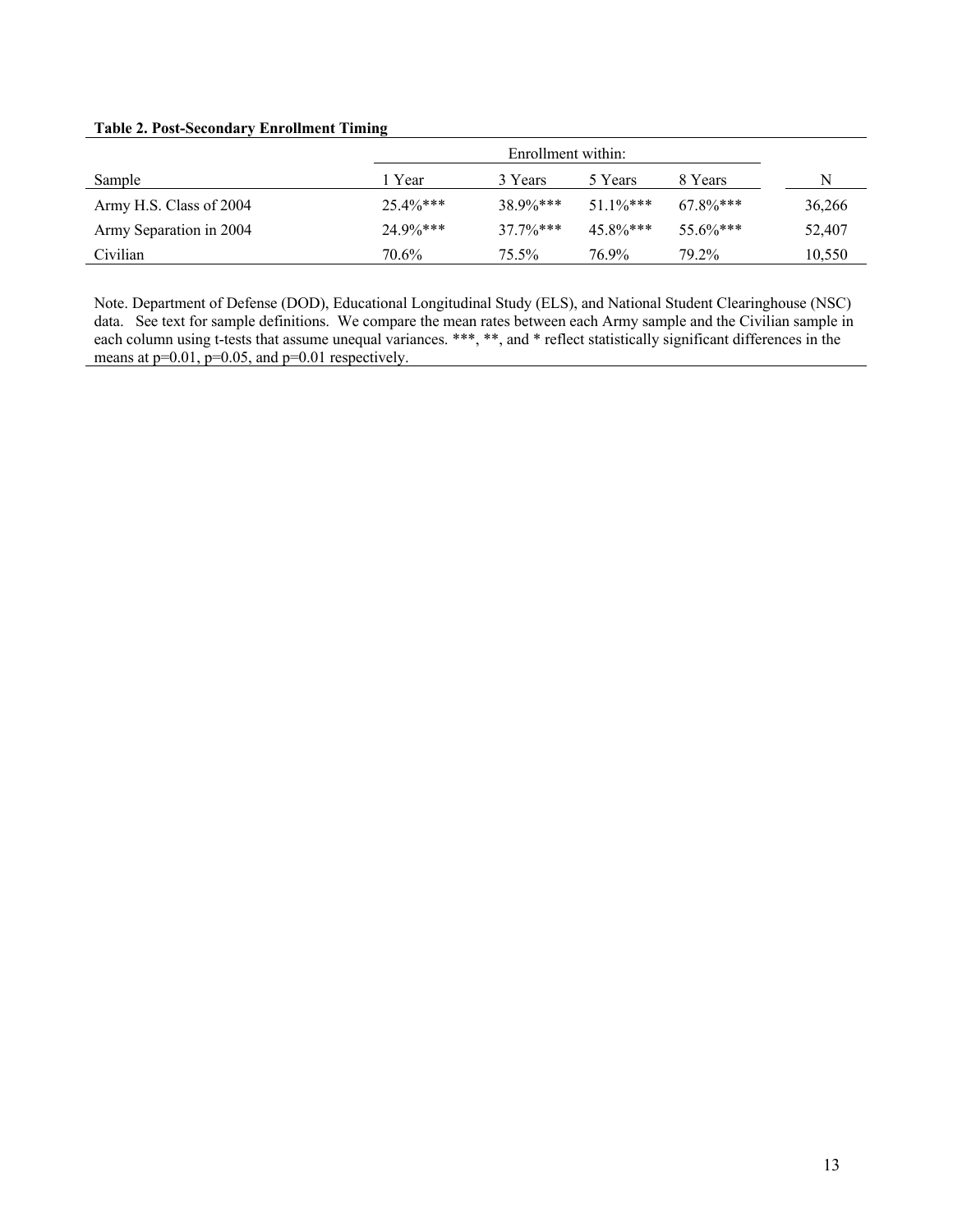#### **Table 3. Post-Secondary Enrollment Institution Types**

|                         |          | By Sector: |            |             | By Level:   |              | By Selectivity: |            |            |        |
|-------------------------|----------|------------|------------|-------------|-------------|--------------|-----------------|------------|------------|--------|
| Sample                  | Public   | Private    | For-Profit | Four Year   | Two Year    | Sub Two      | Inclusive       | Moderate   | Highly     |        |
| Army H.S. Class of 2004 | 54.9%*** | $4.9\%***$ | $2.6\%***$ | $23.1\%***$ | $39.2\%***$ | $0.02\%$ *** | $4.4\%***$      | $9.1\%***$ | $2.0\%***$ | 36,266 |
| Army Separation in 2004 | 40.8%*** | $4.0\%***$ | $3.9\%***$ | $19.8\%***$ | 28.9%***    | $0.03\%$ *** | $3.7\%***$      | $1\%***$   | $.2\%***$  | 52,407 |
| Civilian                | 58.9%    | 16.1%      | 4.4%       | 53.2%       | 24.6%       | 1.70%        | $6.6\%$         | 22.8%      | 18.5%      | 10,550 |

Note. Department of Defense (DOD), Educational Longitudinal Study (ELS), and National Student Clearinghouse (NSC) data. See text for sample definitions. We compare the mean rates between each Army sample and the Civilian sample in each column using t-tests that assume unequal variances. \*\*\*, \*\*, and \* reflect statistically significant differences in the means at  $p=0.01$ ,  $p=0.05$ , and  $p=0.01$  respectively.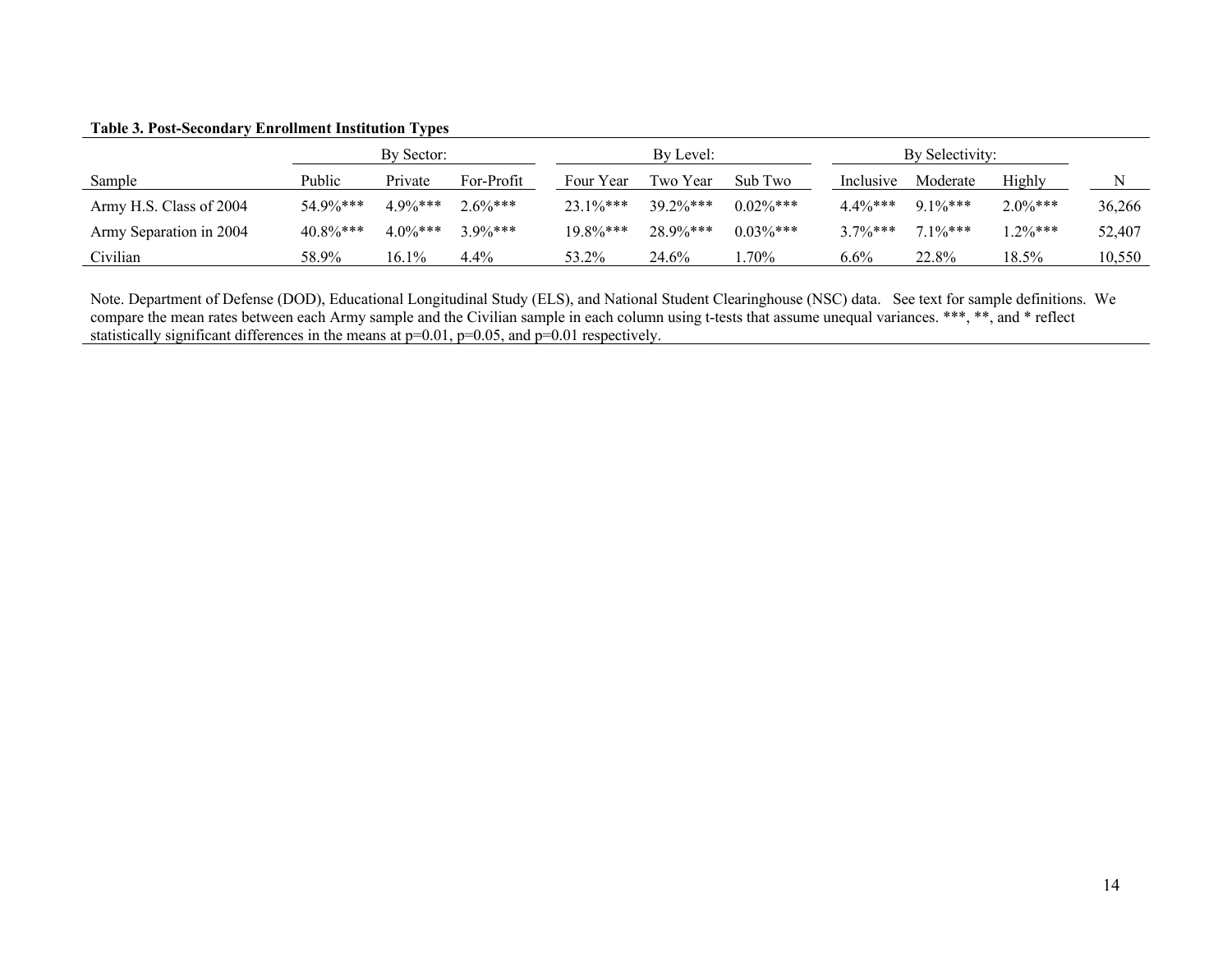**Table 4. Post-Secondary Attainment Rates**

|                         |             | Degree Type: |        |  |  |  |  |
|-------------------------|-------------|--------------|--------|--|--|--|--|
| Sample                  | Bachelor    | Any Degree   | N      |  |  |  |  |
| Army H.S. Class of 2004 | $2.1\%***$  | $6.2\%***$   | 36,266 |  |  |  |  |
| Army Separation in 2004 | $11.0\%***$ | $181\%***$   | 52,407 |  |  |  |  |
| Civilian                | $41.4\%$    | 48.8%        | 10,550 |  |  |  |  |

Note. Department of Defense (DOD), Educational Longitudinal Study (ELS), and National Student Clearinghouse (NSC) data. See text for sample definitions. We compare the mean rates between each Army sample and the Civilian sample in each column using t-tests that assume unequal variances. \*\*\*, \*\*, and \* reflect statistically significant differences in the means at  $p=0.01$ ,  $p=0.05$ , and  $p=0.01$  respectively.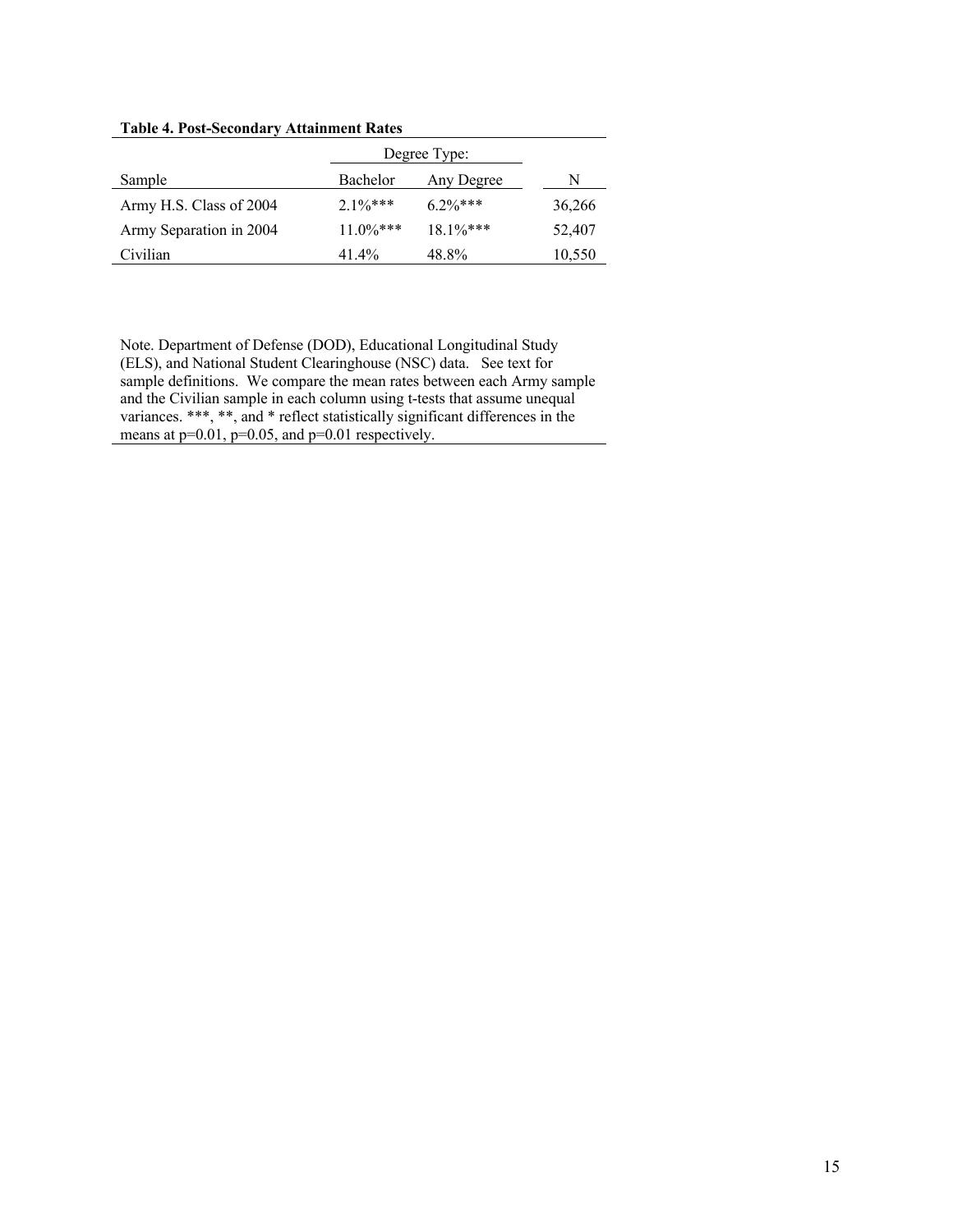|                                   | Enrollment within 8 Years |              |            |            | Earned Bachelors within 8 Years |              |            |            | Earned any Degree within 8 years |              |            |            |
|-----------------------------------|---------------------------|--------------|------------|------------|---------------------------------|--------------|------------|------------|----------------------------------|--------------|------------|------------|
| Sample                            | White                     | <b>Black</b> | Hispanic   | Other      | White                           | <b>Black</b> | Hispanic   | Other      | White                            | <b>Black</b> | Hispanic   | Other      |
| Army H.S.<br>Class of '04<br>Army | $0.0\%***$                | $0.0\%***$   | $0.0\%***$ | $0.0\%$ ** | $0.0\%***$                      | $0.0\%***$   | $0.0\%***$ | $0.0\%***$ | $0.0\%***$                       | $0.0\%***$   | $0.0\%***$ | $0.0\%***$ |
| Separation in<br>'04              | $0.0\%***$                | $0.0\%***$   | $0.0\%***$ | $0.0\%***$ | $0.0\%***$                      | $0.0\%***$   | $0.0\%***$ | $0.0\%***$ | $0.0\%***$                       | $0.0\%***$   | $0.0\%***$ | $0.0\%***$ |
| Civilian                          | 80.3%                     | $77.5\%$     | 75.9%      | 76.1%      | 44.3%                           | 32.0%        | 28.5%      | 43.2%      | 51.9%                            | $0.0\%***$   | $0.0\%***$ | $0.0\%***$ |

#### **Table 5: Post-Secondary Educational Outcomes by Race/Ethnicity**

Note. Department of Defense (DOD), Educational Longitudinal Study (ELS), and National Student Clearinghouse (NSC) data. See text for sample definitions. Sample si 31,519, 6,050; Black: 5,335, 13,237, 840; Hispanic: 4,108 5,151, 1,010; Other: 1,723, 2500, 220. We compare the mean rates between each Army sample and the Civilian significant differences in the means at  $p=0.01$ ,  $p=0.05$ , and  $p=0.01$  respectively.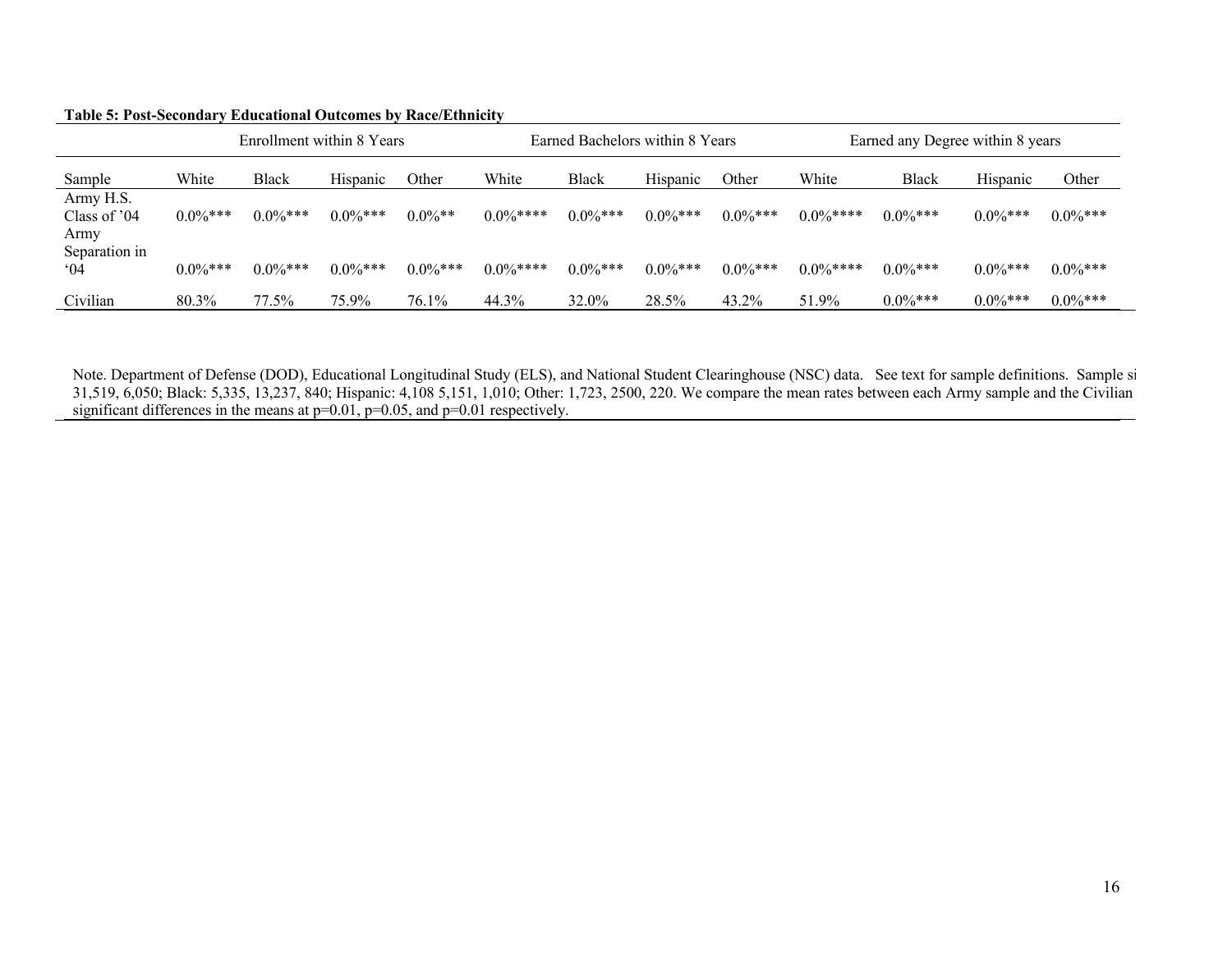| Table 0. I 0st-secondary modificition type, by race<br>Panel A: Army<br>H.S. Class of                                                                                                                                                                                                                                                                                                                                               |          |            |            |           |            |             |            |                 |             |             |
|-------------------------------------------------------------------------------------------------------------------------------------------------------------------------------------------------------------------------------------------------------------------------------------------------------------------------------------------------------------------------------------------------------------------------------------|----------|------------|------------|-----------|------------|-------------|------------|-----------------|-------------|-------------|
| 2004                                                                                                                                                                                                                                                                                                                                                                                                                                |          | By Sector: |            |           | By Level:  |             |            | By Selectivity: |             |             |
|                                                                                                                                                                                                                                                                                                                                                                                                                                     | Public   | Private    | For-Profit | Four Year | Two Year   | Sub Two     | Inclusive  | Moderate        | Highly      | $\mathbf N$ |
| White                                                                                                                                                                                                                                                                                                                                                                                                                               | 54.5%*** | $4.9\%***$ | $2.2%***$  | 22.8%***  | 38.8%***   | $0.02\%***$ | $3.5\%***$ | $10.0\%***$     | $2.3%***$   | 25,080      |
| <b>Black</b>                                                                                                                                                                                                                                                                                                                                                                                                                        | 55.6%    | 5.8%***    | 4.3%       | 27.4%***  | 38.2%***   | $0.00\%***$ | $9.0\%***$ | $7.9\%***$      | $1.4\%***$  | 5,335       |
| Hispanic                                                                                                                                                                                                                                                                                                                                                                                                                            | 54.2%    | $4.5\%***$ | $3.2\%***$ | 20.7%***  | 41.1%***   | $0.00\%***$ | 5.0%       | $5.5\%***$      | $1.0\%***$  | 4,108       |
| Other                                                                                                                                                                                                                                                                                                                                                                                                                               | 60.3%    | 3.0%       | 1.7%       | 20.4%***  | 44.6%***   | $0.00\%***$ | $2.2\%***$ | $8.3\%***$      | $2.1\%***$  | 1,743       |
| Panel B: Army<br>Separation in<br>2004                                                                                                                                                                                                                                                                                                                                                                                              |          | By Sector: |            |           | By Sector: |             |            | By Sector:      |             |             |
|                                                                                                                                                                                                                                                                                                                                                                                                                                     | Public   | Private    | For-Profit | Public    | Private    | For-Profit  | Public     | Private         | For-Profit  | N           |
| White                                                                                                                                                                                                                                                                                                                                                                                                                               | 40.2%*** | $3.6\%***$ | $3.3\%**$  | 19.4%***  | 27.7%***   | $0.00\%***$ | $3.1\%***$ | $8.0\%***$      | $1.5\%$ *** |             |
| <b>Black</b>                                                                                                                                                                                                                                                                                                                                                                                                                        | 40.9%    | $4.8\%***$ | 5.6%       | 21.2%     | 30.1%***   | $0.00\%***$ | $5.0\%***$ | 5.8%***         | $0.6\%***$  | 31,519      |
|                                                                                                                                                                                                                                                                                                                                                                                                                                     |          |            |            |           |            |             |            |                 |             | 13,237      |
| Hispanic                                                                                                                                                                                                                                                                                                                                                                                                                            | 42.5%    | $3.8\%***$ | $3.5\%***$ | 18.0%     | 31.8%**    | $0.10\%***$ | $4.3\%**$  | $4.8\%***$      | $0.4\%***$  | 5,151       |
| Other                                                                                                                                                                                                                                                                                                                                                                                                                               | 60.3%    | 3.0%       | 1.7%       | 60.3%     | 3.0%       | $0.00\%***$ | $3.0\%***$ | $7.0\%***$      | $1.4\%***$  | 2,500       |
| Panel C: Civilian                                                                                                                                                                                                                                                                                                                                                                                                                   |          | By Sector: |            |           | By Level:  |             |            | By Selectivity: |             |             |
|                                                                                                                                                                                                                                                                                                                                                                                                                                     | Public   | Private    | For-Profit | Four Year | Two Year   | Sub Two     | Inclusive  | Moderate        | Highly      | N           |
| White                                                                                                                                                                                                                                                                                                                                                                                                                               | 59.1%    | 17.5%      | 3.9%       | 55.3%     | 23.9%      | 1.4%        | 5.2%       | 24.8%           | 20.5%       | 6,500       |
| <b>Black</b>                                                                                                                                                                                                                                                                                                                                                                                                                        | 58.4%    | 13.9%      | 5.2%       | 53.4%     | 21.0%      | 3.1%        | 18.0%      | 21.0%           | 9.2%        | 840         |
| Hispanic                                                                                                                                                                                                                                                                                                                                                                                                                            | 59.5%    | 9.4%       | 7.5%       | 37.8%     | 35.7%      | 3.1%        | $6.0\%$    | 14.4%           | 9.2%        | 1,010       |
| Other                                                                                                                                                                                                                                                                                                                                                                                                                               | 57.7%    | 14.8%      | 3.8%       | 54.5%     | 20.2%      | 1.7%        | 7.3%       | 19.3%           | 23.1%       | 2,200       |
| Note. Department of Defense (DOD), Educational Longitudinal Study (ELS), and National Student Clearinghouse (NSC) data. See text for sample definitions.<br>We compare the mean rates between each Army sample and the Civilian sample in each column using t-tests that assume unequal variances. ***, **, and *<br>reflect statistically significant differences in the means at $p=0.01$ , $p=0.05$ , and $p=0.01$ respectively. |          |            |            |           |            |             |            |                 |             |             |

# **Table 6: Post-secondary institution type, by race**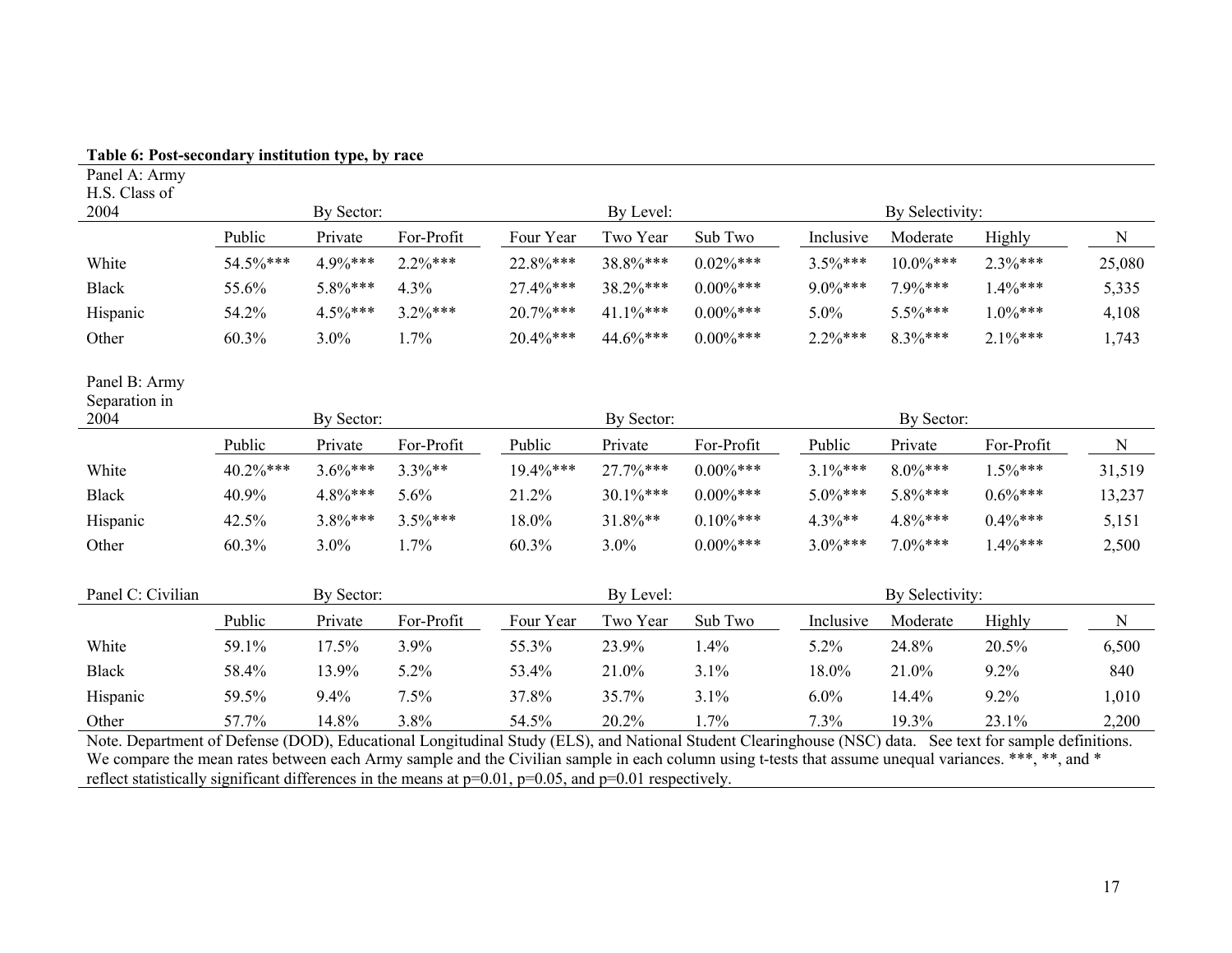| Panel A: Enrollment<br>within 8 years      |               |                |             |             |             | Income Decile |            |             |             |             |  |  |
|--------------------------------------------|---------------|----------------|-------------|-------------|-------------|---------------|------------|-------------|-------------|-------------|--|--|
| Sample                                     |               | 2              | 3           | 4           | 5           | 6             | 7          | 8           | 9           | 10          |  |  |
| Army H.S. Class of 2004                    | $66.2\%***$   | 64.1%***       | 65.5%***    | $67.0\%***$ | 65.8%***    | 66.7%***      | 69.5%***   | $71.5\%***$ | 72.3%***    | 74.8%***    |  |  |
| Army Separation in 2004                    | 55.3%***      | 56.4%***       | 55.2%***    | 56.1%***    | 56.6%***    | 58.3%***      | 57.1%***   | $60.3\%***$ | 58.6%***    | $60.0\%***$ |  |  |
| Civilian                                   | 75.8%         | 73.1%          | 73.0%       | 75.6%       | 77.4%       | 80.1%         | 80.7%      | 78.5%       | 83.7%       | 85.3%       |  |  |
| Panel B: Bachelor degree<br>within 8 years | Income Decile |                |             |             |             |               |            |             |             |             |  |  |
| Sample                                     |               | 2              | 3           | 4           | 5           | 6             | 7          | 8           | 9           | 10          |  |  |
| Army H.S. Class of 2004                    | $1.7\%***$    | $1.4\%***$     | $1.4\%***$  | $2.1\%***$  | $1.6\%***$  | $2.2\%***$    | $2.4\%***$ | $2.5\%***$  | $2.9\%***$  | $3.4\%***$  |  |  |
| Army Separation in 2004                    | 9.4%***       | $9.2\%***$     | $10.2\%***$ | $10.1\%***$ | $10.7\%***$ | $11.9\%***$   | 12.5%***   | $12.3\%***$ | 13.0%***    | 15.4%***    |  |  |
| Civilian                                   | 29.0%         | 31.1%          | 32.9%       | 34.0%       | 34.4%       | 40.6%         | 44.1%      | 44.2%       | 48.4%       | 58.1%       |  |  |
| Panel C: Any degree<br>within 8 years      |               |                |             |             |             | Income Decile |            |             |             |             |  |  |
| Sample                                     |               | $\overline{2}$ | 3           | 4           | 5           | 6             | 7          | 8           | 9           | 10          |  |  |
| Army H.S. Class of 2004                    | $4.7\%***$    | $4.7\%***$     | $5.1\%***$  | 5.9%***     | $5.7\%***$  | $6.3\%***$    | $7.1\%***$ | $7.4\%***$  | $8.2\%***$  | $8.1\%***$  |  |  |
| Army Separation in 2004                    | $16.1\%***$   | 16.3%***       | $17.0\%***$ | 17.4%***    | 18.1%***    | 19.4%***      | 19.5%***   | $20.7\%***$ | $21.0\%***$ | 22.2%***    |  |  |
| Civilian                                   | 35.6%         | 38.3%          | 39.0%       | 42.4%       | 44.6%       | 47.4%         | 51.8%      | 52.0%       | 55.1%       | 63.7%       |  |  |
| N                                          |               | $\overline{2}$ | 3           | 4           | 5           | 6             | 7          | 8           | 9           | 10          |  |  |
| Army H.S. Class of 2004                    | 2,473         | 3,587          | 4,154       | 4,280       | 4,004       | 3,984         | 3,920      | 3,380       | 3,067       | 1,989       |  |  |
| Army Separation in 2004                    | 4,811         | 5,400          | 5,693       | 5,490       | 5,189       | 4,756         | 4,504      | 3,833       | 3,276       | 2,082       |  |  |
| Civilian                                   | 540           | 550            | 770         | 1,060       | 990         | 960           | 1,140      | 1,080       | 1,270       | 1,240       |  |  |

#### **Table 7. Post-Secondary Educational Outcomes by Income Percentiles**

Note. Department of Defense (DOD), Educational Longitudinal Study (ELS), and National Student Clearinghouse (NSC) data. See text for sample definitions. We compare the mean rates between each Army sample and the Civilian sample in each column using t-tests that assume unequal variances. \*\*\*, \*\*, and \* reflect statistically significant differences in the means at  $p=0.01$ ,  $p=0.05$ , and  $p=0.01$  respectively.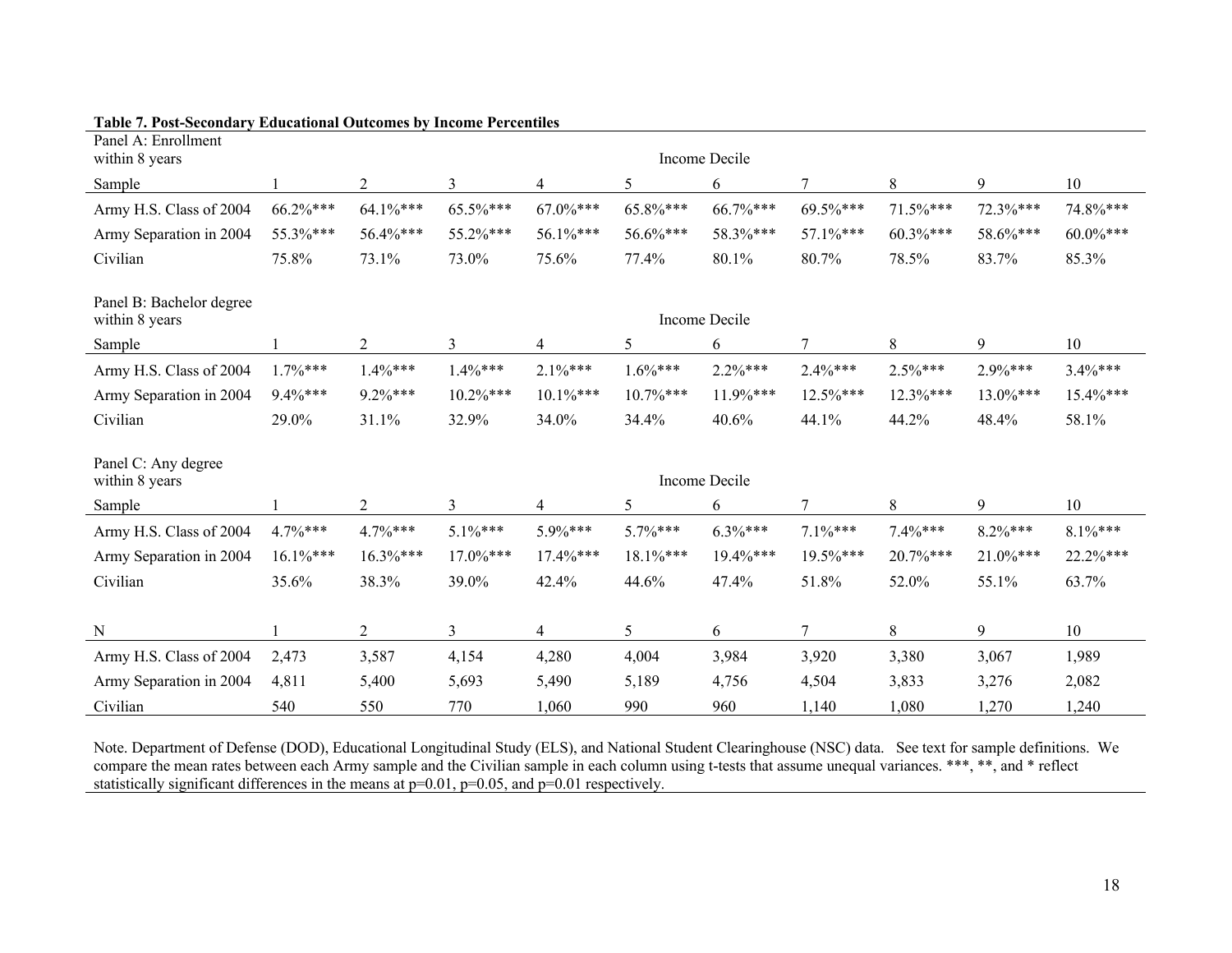| H.S. Class of  |        |            |            |           |           |          |                 |          |         |       |
|----------------|--------|------------|------------|-----------|-----------|----------|-----------------|----------|---------|-------|
| 2004           |        | By Sector: |            |           | By Level: |          | By Selectivity: |          |         |       |
|                | Public | Private    | For-Profit | Four Year | Two Year  | Sub Two  | Inclusive       | Moderate | Highly  | N     |
|                | 50.3%  | 4.9%       | 4.4%       | 23.6%     | 36.0%     | $0.00\%$ | 7.1%            | 6.6%     | 1.5%    | 2,473 |
| $\overline{2}$ | 50.8%  | 4.1%       | $3.0\%$    | 21.2%     | 36.5%     | 0.10%    | $5.2\%$         | 7.8%     | 1.3%    | 3,587 |
| 3              | 52.1%  | $5.0\%$    | 2.7%       | 22.7%     | 37.1%     | $0.00\%$ | 4.6%            | $9.0\%$  | $1.6\%$ | 4,154 |
| 4              | 53.7%  | $5.0\%$    | 2.9%       | 24.2%     | 37.4%     | $0.00\%$ | 5.3%            | 9.7%     | 1.8%    | 4,280 |
| 5              | 52.8%  | 4.8%       | 2.3%       | 22.2%     | 37.7%     | $0.00\%$ | 4.3%            | 8.5%     | $1.9\%$ | 4,004 |
| 6              | 54.8%  | 4.4%       | 2.3%       | 22.4%     | 39.0%     | $0.00\%$ | 3.9%            | 9.6%     | 1.4%    | 3,984 |
| 7              | 57.4%  | 4.2%       | 2.7%       | 23.6%     | 40.6%     | $0.00\%$ | 3.9%            | 9.5%     | 2.1%    | 3,920 |
| 8              | 58.8%  | 5.2%       | 2.5%       | 22.8%     | 43.7%     | $0.00\%$ | 3.5%            | 9.6%     | 2.4%    | 3,380 |
| 9              | 60.4%  | $5.0\%$    | 1.8%       | 21.9%     | 45.3%     | $0.00\%$ | 2.6%            | 8.7%     | 2.8%    | 3,067 |
| 10             | 62.3%  | 6.9%       | 1.4%       | 27.0%     | 43.6%     | $0.00\%$ | 3.6%            | 12.0%    | 4.6%    | 1,989 |

## **Table 8: Post-secondary institution type by ZIP code median income decile**

# Panel B: Army

Panel A: Army

### Separation in

| 2004 | By Sector: |         |            |           | By Level: |          | By Selectivity: |          |         |       |
|------|------------|---------|------------|-----------|-----------|----------|-----------------|----------|---------|-------|
|      | Public     | Private | For-Profit | Four Year | Two Year  | Sub Two  | Inclusive       | Moderate | Highly  | N     |
|      | 38.6%      | 4.3%    | 3.9%       | 18.9%     | 27.9%     | $0.00\%$ | 5.1%            | $5.7\%$  | $0.7\%$ | 4,811 |
| ∍    | 40.9%      | 3.6%    | 4.6%       | 19.8%     | 29.4%     | $0.00\%$ | 4.2%            | 6.6%     | $0.5\%$ | 5,400 |
| 3    | 41.2%      | 3.5%    | 3.7%       | 19.4%     | 28.9%     | 0.10%    | 3.7%            | $7.0\%$  | $1.2\%$ | 5,693 |
| 4    | 42.1%      | $3.2\%$ | 4.2%       | 20.1%     | 29.3%     | 0.10%    | 3.8%            | 7.2%     | $1.0\%$ | 5,490 |
|      | 42.1%      | 3.4%    | 4.2%       | 19.8%     | 29.9%     | $0.00\%$ | 3.8%            | 7.4%     | $1.2\%$ | 5,189 |
| 6    | 44.0%      | 3.5%    | $4.0\%$    | 20.2%     | 31.2%     | 0.10%    | $3.2\%$         | 7.2%     | 1.6%    | 4,756 |
| 7    | 44.0%      | $3.2\%$ | 3.5%       | 19.7%     | 31.0%     | $0.00\%$ | 3.5%            | 7.8%     | $1.7\%$ | 4,504 |
| 8    | 46.2%      | $4.0\%$ | 3.6%       | 20.5%     | 33.3%     | $0.00\%$ | 3.6%            | 7.6%     | 1.4%    | 3,833 |
| 9    | 44.7%      | 3.6%    | 3.4%       | 19.3%     | 32.3%     | $0.00\%$ | $3.0\%$         | 7.1%     | 1.8%    | 3,276 |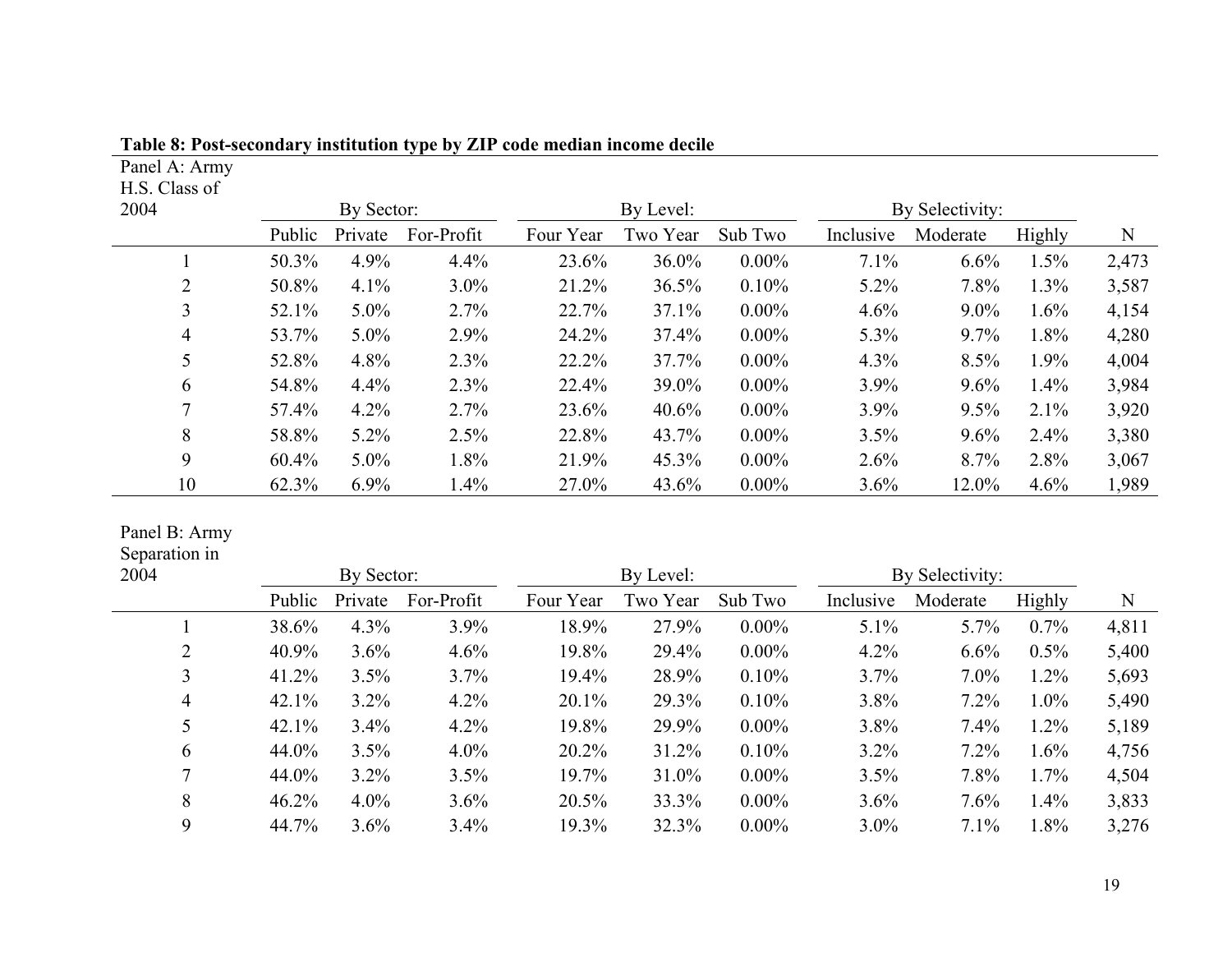| 10                                                                                                                      | 45.3%    | 4.6%       | 3.9%       | 20.0%     | 33.8%    | $0.00\%$ | 2.8%            | $7.9\%$  | 2.5%     | 2,082    |
|-------------------------------------------------------------------------------------------------------------------------|----------|------------|------------|-----------|----------|----------|-----------------|----------|----------|----------|
| Panel C: Civilian                                                                                                       |          | By Sector: |            | By Level: |          |          | By Selectivity: |          |          |          |
|                                                                                                                         | Public   | Private    | For-Profit | Four Year | Two Year | Sub Two  | Inclusive       | Moderate | Highly   | N        |
|                                                                                                                         | 62.3%    | $9.2\%$    | 5.3%       | 40.8%     | 34.0%    | $1.9\%$  | 8.9%            | 18.1%    | 7.6%     | 540      |
| 2                                                                                                                       | 59.3%    | 9.9%       | 4.5%       | 42.9%     | 28.6%    | 2.1%     | 11.0%           | 15.5%    | $9.6\%$  | 550      |
| 3                                                                                                                       | 54.9%    | 12.5%      | 5.4%       | 43.7%     | 27.4%    | $1.9\%$  | $6.3\%$         | 21.7%    | $10.1\%$ | 770      |
| 4                                                                                                                       | 58.2%    | 12.2%      | $5.0\%$    | 45.8%     | 27.8%    | $1.9\%$  | 8.4%            | 19.1%    | 12.8%    | 1,060    |
|                                                                                                                         | 58.0%    | 13.4%      | $6.0\%$    | 47.2%     | 28.6%    | $1.9\%$  | 8.7%            | 22.9%    | $10.3\%$ | 990      |
| 6                                                                                                                       | $62.1\%$ | 14.2%      | $4.0\%$    | 54.5%     | 24.2%    | $2.2\%$  | $7.2\%$         | 23.3%    | 19.2%    | 960      |
|                                                                                                                         | 62.0%    | $15.4\%$   | $3.8\%$    | 55.0%     | 24.7%    | $1.6\%$  | 6.1%            | 28.2%    | 14.8%    | 1,140    |
| 8                                                                                                                       | 56.3%    | $17.7\%$   | 4.1%       | 54.5%     | 22.0%    | 1.8%     | 4.9%            | 23.8%    | 21.4%    | 1,080    |
| 9                                                                                                                       | $60.1\%$ | 20.2%      | 3.5%       | 61.9%     | 20.5%    | $1.6\%$  | 4.8%            | 23.6%    | 29.0%    | 1,270    |
| 10                                                                                                                      | 56.1%    | 27.1%      | $2.4\%$    | 68.2%     | 16.8%    | $0.7\%$  | 4.5%            | 24.0%    | 35.7%    | 1,240    |
| Note. Department of Defense (DOD), Educational Longitudinal Study (ELS), and National Student Clearinghouse (NSC) data. |          |            |            |           |          |          |                 |          |          | See text |
| for sample definitions.                                                                                                 |          |            |            |           |          |          |                 |          |          |          |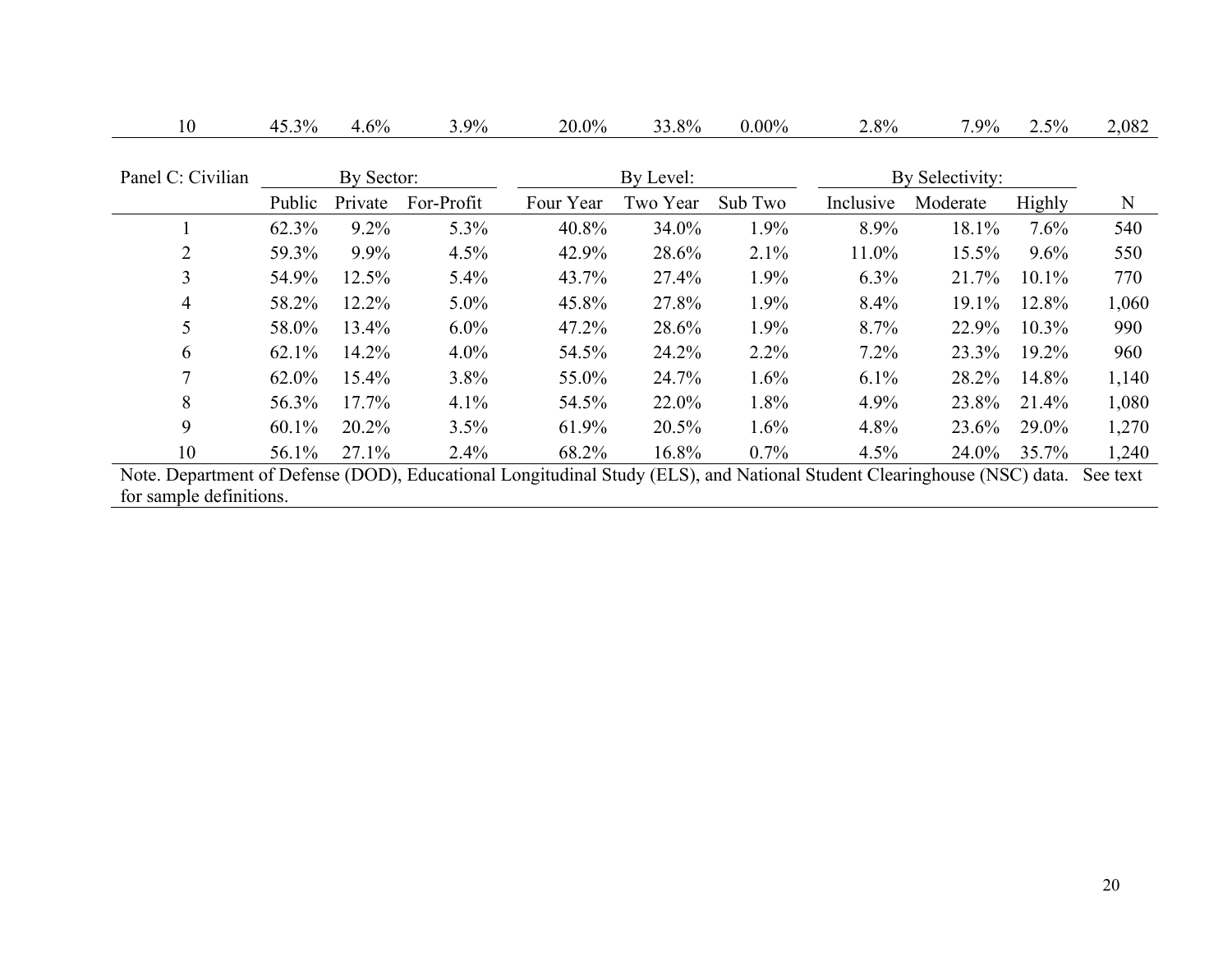|                         | Enrollment  |             | <b>Bachelor Degree</b> |             |             | Any Degree  | N      |            |  |
|-------------------------|-------------|-------------|------------------------|-------------|-------------|-------------|--------|------------|--|
| Sample                  | Desert      | Non-Desert  | Desert                 | Non-Desert  | Desert      | Non-Desert  | Desert | Non-Desert |  |
| Army H.S. Class of 2004 | $64.6\%***$ | $68.4\%***$ | $.7\%$ ***             | $2.1\%***$  | $5.6\%***$  | $6.3\%***$  | 2,823  | 32,019     |  |
| Army Separation in 2004 | 54.9%***    | 57.8%***    | $9.9\%***$             | $10.9\%***$ | $17.4\%***$ | $18.1\%***$ | 2,956  | 33,392     |  |
| Civilian                | $77.2\%$    | 79.7%       | 36.3%                  | 42.6%       | 44.9%       | 49.8%       | .740   | 8,810      |  |

**Table 9. Post-Secondary Educational Outcomes by Education Deserts**

Note. Department of Defense (DOD), Educational Longitudinal Study (ELS), and National Student Clearinghouse (NSC) data. See text for sample definitions. We compare the mean rates between each Army sample and the Civilian sample in each column using t-tests that assume unequal variances. \*\*\*, \*\*, and \* reflect statistically significant differences in the means at p=0.01, p=0.05, and p=0.01 respectively.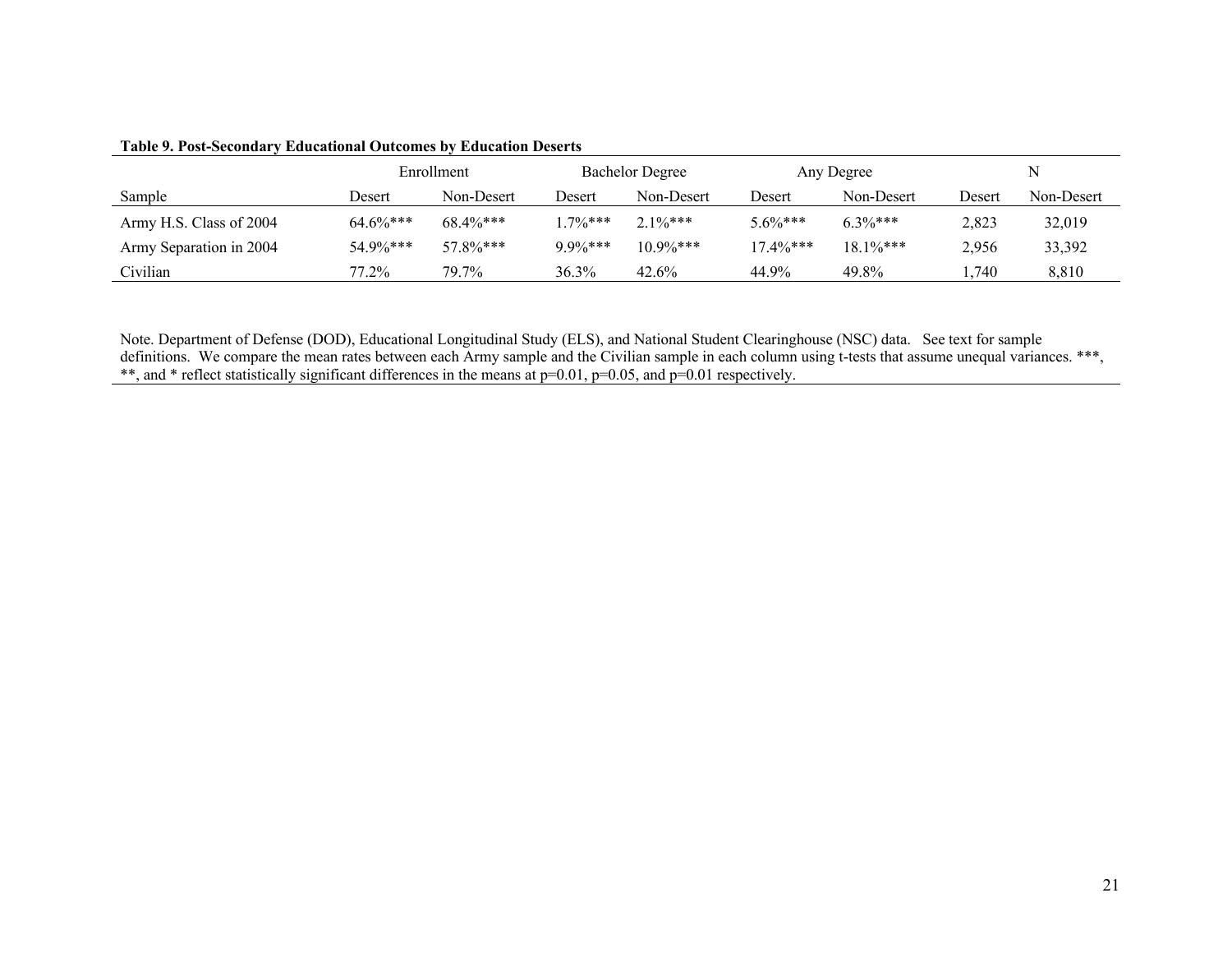| Panel A: Army H.S.                                                                                                                                 |        |            |         |       |           |         |                 |                 |        |             |
|----------------------------------------------------------------------------------------------------------------------------------------------------|--------|------------|---------|-------|-----------|---------|-----------------|-----------------|--------|-------------|
| Class of 2004                                                                                                                                      |        | By Sector: |         |       | By Level: |         | By Selectivity: |                 |        |             |
|                                                                                                                                                    |        |            | For-    | Four  | Two       | Sub     |                 |                 |        |             |
| <b>Education Desert?</b>                                                                                                                           | Public | Private    | Profit  | Year  | Year      | Two     | Inclusive       | Moderate        | Highly | $\mathbf N$ |
| Yes                                                                                                                                                | 52.4%  | 4.1%       | 2.2%    | 19.3% | 39.4%     | $0.0\%$ | 4.3%            | $8.0\%$         | 1.7%   | 2,823       |
| No                                                                                                                                                 | 55.4%  | 4.9%       | 2.7%    | 23.2% | 39.7%     | $0.0\%$ | 4.4%            | 9.2%            | 2.1%   | 32,019      |
| Panel B: Army                                                                                                                                      |        |            |         |       |           |         |                 | By Selectivity: |        |             |
| Separation in 2004                                                                                                                                 |        | By Sector: |         |       | By Level: |         |                 |                 |        |             |
|                                                                                                                                                    |        |            | For-    | Four  | Two       | Sub     |                 |                 |        |             |
| <b>Education Desert?</b>                                                                                                                           | Public | Private    | Profit  | Year  | Year      | Two     | Inclusive       | Moderate        | Highly | $\mathbf N$ |
| Yes                                                                                                                                                | 42.4%  | 3.0%       | $3.0\%$ | 16.8% | 31.7%     | $0.0\%$ | 3.4%            | 7.2%            | 1.3%   | 2,956       |
| N <sub>o</sub>                                                                                                                                     | 43.9%  | 3.2%       | 3.9%    | 19.6% | 31.4%     | $0.0\%$ | 3.7%            | 7.1%            | 1.3%   | 33,392      |
| Panel C: Civilian                                                                                                                                  |        | By Sector: |         |       | By Level: |         |                 | By Selectivity: |        |             |
|                                                                                                                                                    |        |            | For-    | Four  | Two       | Sub     |                 |                 |        |             |
| <b>Education Desert?</b>                                                                                                                           | Public | Private    | Profit  | Year  | Year      | Two     | Inclusive       | Moderate        | Highly | N           |
| Yes                                                                                                                                                | 62.3%  | 10.9%      | 4.4%    | 44.8% | 31.2%     | 1.5%    | 4.7%            | 22.1%           | 14.1%  | 1,740       |
| No                                                                                                                                                 | 58.2%  | 17.3%      | 4.4%    | 55.2% | 23.0%     | 1.8%    | 7.1%            | 23.0%           | 19.5%  | 8,810       |
| Note. Department of Defense (DOD), Educational Longitudinal Study (ELS), and National Student Clearinghouse (NSC) data.<br>for sample definitions. |        |            |         |       |           |         |                 |                 |        | See text    |

#### **Table 10: Post-secondary institution type, by education desert**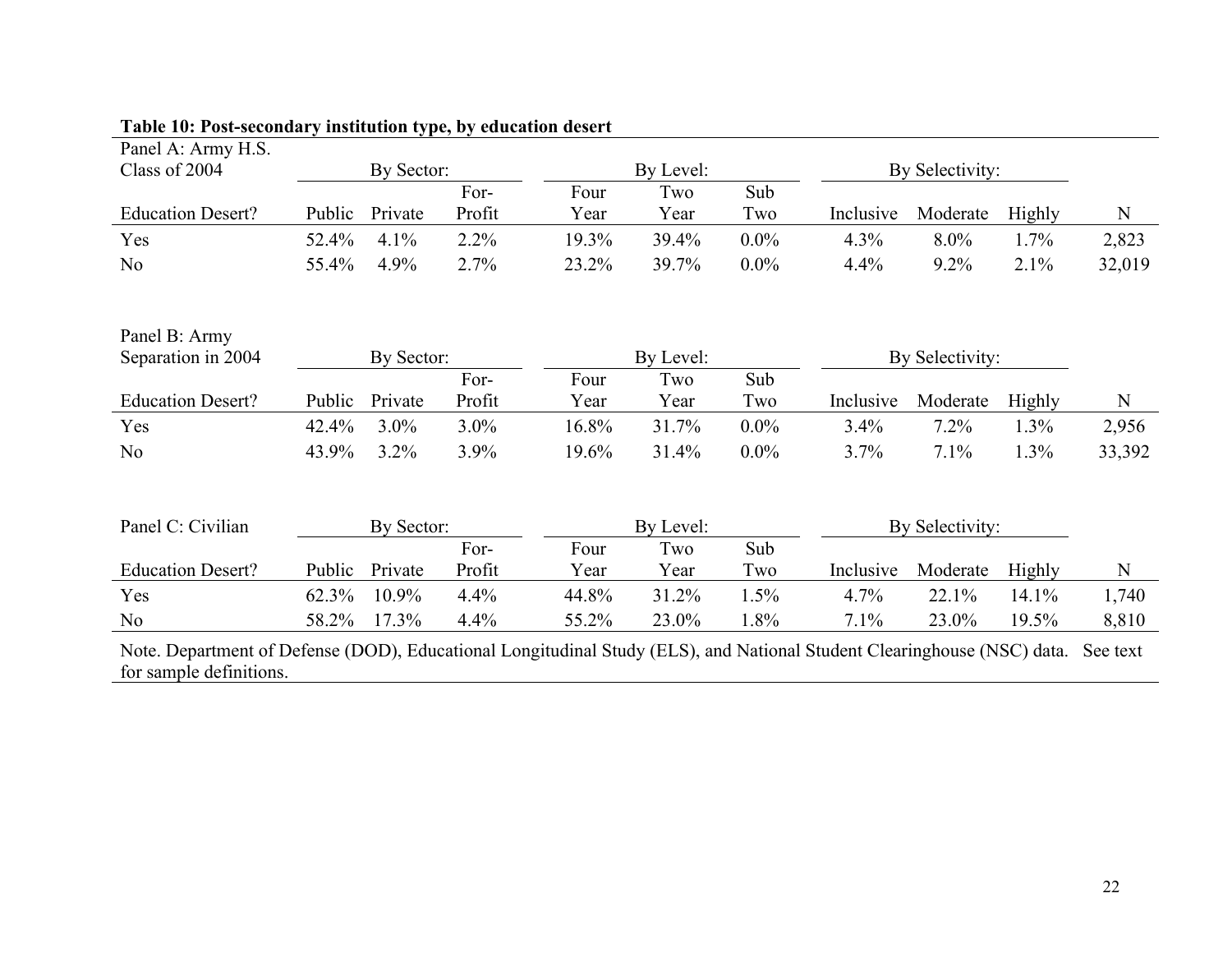| Panel A: Enrollment within 8 years      | 4       | 5     | 6     | 7      | 8       | 9     | 10    |
|-----------------------------------------|---------|-------|-------|--------|---------|-------|-------|
| Sample                                  |         |       |       |        |         |       |       |
| Army H.S. Class of 2004                 | 58.5%   | 62.1% | 63.7% | 67.4%  | 72.2%   | 78.0% | 84.7% |
| Army Separation in 2004                 | 48.7%   | 50.9% | 54.9% | 57.2%  | 61.4%   | 65.0% | 68.0% |
| Civilian                                | 69.0%   | 70.8% | 73.9% | 79.8%  | 83.8%   | 85.1% | 90.3% |
| Panel B: Bachelor degree within 8 years | 4       | 5     | 6     | 7      | $8\,$   | 9     | 10    |
| Sample                                  |         |       |       |        |         |       |       |
| Army H.S. Class of 2004                 | $0.6\%$ | 0.8%  | 1.4%  | 1.9%   | $3.0\%$ | 3.8%  | 5.5%  |
| Army Separation in 2004                 | 5.3%    | 6.4%  | 9.2%  | 11.5%  | 15.6%   | 21.4% | 28.0% |
| Civilian                                | 18.5%   | 24.3% | 33.8% | 38.5%  | 47.8%   | 56.0% | 67.4% |
| Panel C: Any degree within 8 years      | 4       | 5     | 6     | $\tau$ | 8       | 9     | 10    |
| Sample                                  |         |       |       |        |         |       |       |
| Army H.S. Class of 2004                 | 2.4%    | 3.2%  | 5.2%  | 6.7%   | 8.3%    | 9.4%  | 12.6% |
| Army Separation in 2004                 | 10.3%   | 12.4% | 16.5% | 19.4%  | 24.4%   | 30.4% | 36.9% |
| Civilian                                | 26.7%   | 34.2% | 41.6% | 47.7%  | 5.2%    | 61.3% | 71.9% |
| $\overline{N}$                          | 4       | 5     | 6     | 7      | 8       | 9     | 10    |
| Army H.S. Class of 2004                 | 5956    | 5138  | 7202  | 5655   | 5455    | 4165  | 2695  |
| Army Separation in 2004                 | 10622   | 9337  | 11283 | 7567   | 6285    | 4815  | 2498  |
| Civilian                                | 1350    | 1540  | 1300  | 1450   | 1490    | 1510  | 1680  |

## **Table 11: Post-Secondary Educational Outcomes by Aptitude deciles**

Note. Department of Defense (DOD), Educational Longitudinal Study (ELS), and National Student Clearinghouse (NSC) data. See text for sample definitions.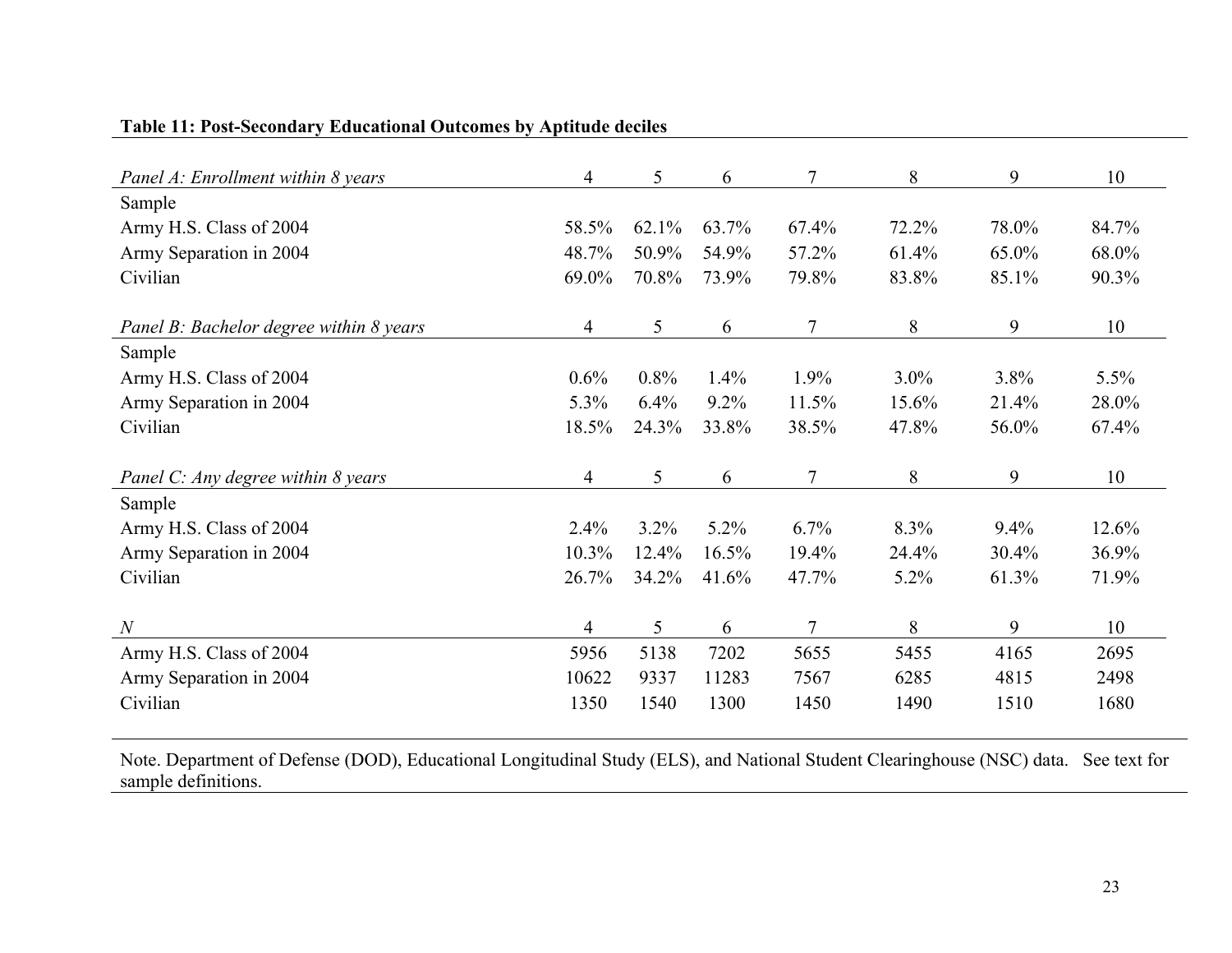| Panel A: Army HS Class of 2004 |            |          |            |           |           |         |                 |          |         |      |
|--------------------------------|------------|----------|------------|-----------|-----------|---------|-----------------|----------|---------|------|
|                                | By Sector: |          |            |           | By Level: |         | By Selectivity: |          |         |      |
| Income Decile                  | Public     | Private  | For-Profit | Four Year | Two Year  | Sub Two | Inclusive       | Moderate | Highly  | N    |
| 4                              | $46.5\%$   | 2.9%     | 3.5%       | 15.6%     | 37.2%     | $0.0\%$ | 4.2%            | 3.8%     | $0.2\%$ | 5956 |
|                                | 50.1%      | 3.3%     | $3.1\%$    | 16.7%     | 39.9%     | $0.0\%$ | 3.9%            | 5.1%     | $0.5\%$ | 5138 |
| 6                              | 51.5%      | $3.8\%$  | $3.0\%$    | 18.6%     | 39.7%     | $0.0\%$ | 4.1%            | 6.5%     | 0.8%    | 7202 |
|                                | 54.4%      | 4.8%     | $2.4\%$    | 21.4%     | 40.1%     | $0.1\%$ | 4.4%            | 8.0%     | 1.1%    | 5665 |
| 8                              | 59.7%      | $5.7\%$  | $2.2\%$    | 27.1%     | 40.5%     | $0.0\%$ | $5.0\%$         | 11.6%    | 2.3%    | 5455 |
| 9                              | 63.9%      | $7.3\%$  | 1.8%       | 33.2%     | 39.8%     | $0.0\%$ | 5.3%            | $16.0\%$ | 3.9%    | 4165 |
| 10                             | 68.9%      | $10.0\%$ | 1.3%       | 43.9%     | 36.4%     | $0.0\%$ | 4.1%            | 21.6%    | 11.1%   | 2695 |

# **Table 12: Post-secondary institution type by ZIP code median income decile**

## *Panel B: Army Separation in 2004*

|               | By Sector: |         |            |           | By Level: |         | By Selectivity: |          |         |       |
|---------------|------------|---------|------------|-----------|-----------|---------|-----------------|----------|---------|-------|
| Income Decile | Public     | Private | For-Profit | Four Year | Two Year  | Sub Two | Inclusive       | Moderate | Highly  | N     |
| 4             | 34.1%      | $3.0\%$ | 4.4%       | 14.3%     | 27.2%     | $0.0\%$ | 3.2%            | 3.8%     | $0.0\%$ | 10622 |
|               | 36.5%      | 3.3%    | 4.3%       | $16.0\%$  | 28.1%     | $0.0\%$ | 3.5%            | 4.6%     | 0.4%    | 9337  |
| 6             | $40.3\%$   | $3.8\%$ | 3.8%       | 18.3%     | 29.5%     | 0.1%    | 3.6%            | $6.0\%$  | 0.7%    | 11283 |
|               | 42.5%      | 3.8%    | 4.1%       | 20.4%     | 29.9%     | $0.1\%$ | 3.7%            | 7.4%     | 1.1%    | 7567  |
| 8             | 45.9%      | 4.6%    | 3.9%       | 23.9%     | 30.6%     | $0.0\%$ | 4.3%            | 9.8%     | 1.2%    | 6285  |
| 9             | 49.8%      | $5.6\%$ | $3.2\%$    | 28.6%     | 29.9%     | $0.0\%$ | 3.8%            | 13.4%    | 2.9%    | 4815  |
| 10            | 52.2%      | 6.7%    | $2.2\%$    | 34.3%     | 26.8%     | $0.0\%$ | 4.5%            | 15.5%    | 6.4%    | 2498  |